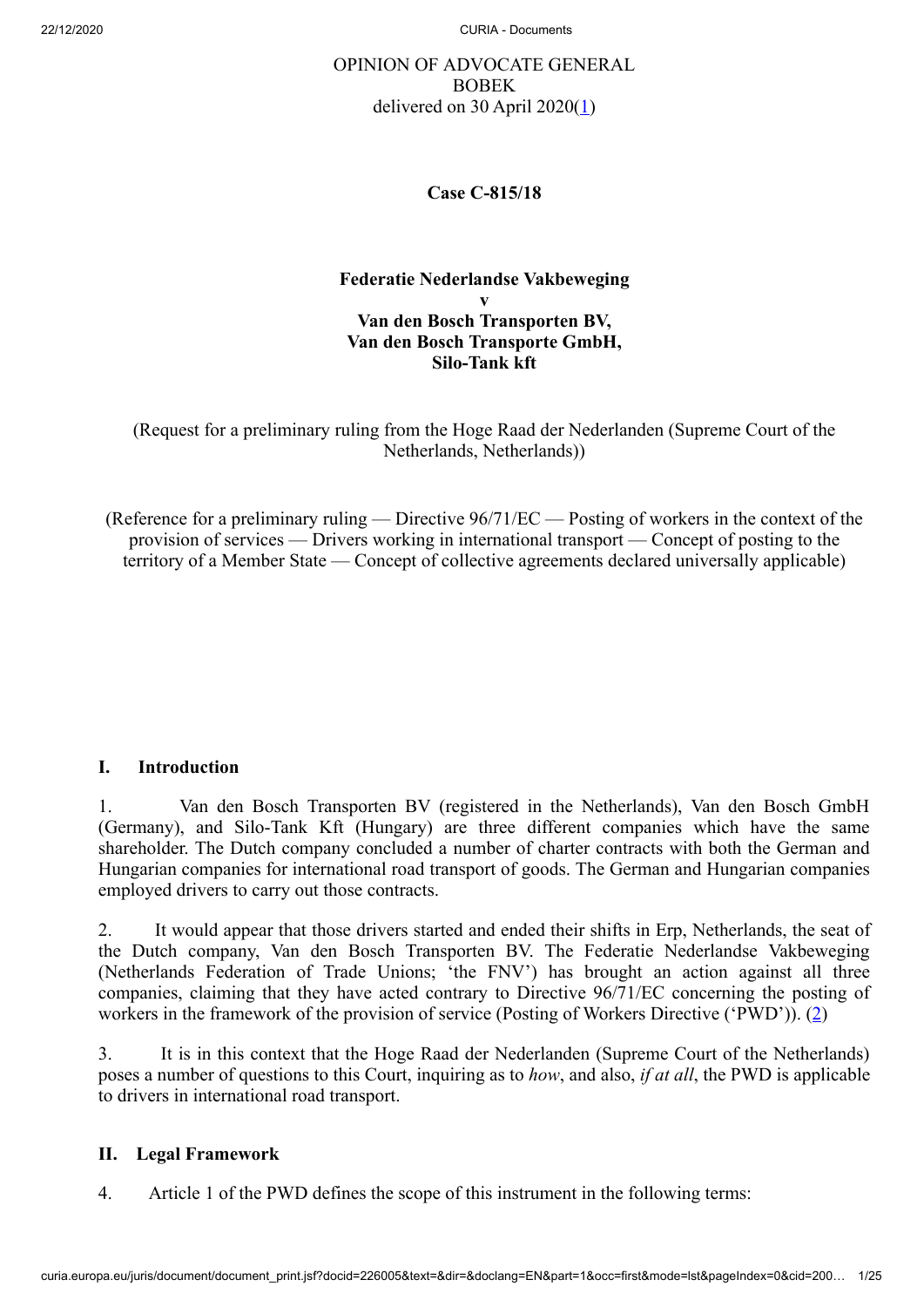'1. This Directive shall apply to undertakings established in a Member State which, in the framework of the transnational provision of services, post workers, in accordance with paragraph 3, to the territory of a Member State.

2. This Directive shall not apply to merchant navy undertakings as regards seagoing personnel.

3. This Directive shall apply to the extent that the undertakings referred to in paragraph 1 take one of the following transnational measures:

- (a) post workers to the territory of a Member State on their account and under their direction, under a contract concluded between the undertaking making the posting and the party for whom the services are intended, operating in that Member State, provided there is an employment relationship between the undertaking making the posting and the worker during the period of posting; or
- (b) post workers to an establishment or to an undertaking owned by the group in the territory of a Member State, provided there is an employment relationship between the undertaking making the posting and the worker during the period of posting; or
- (c) being a temporary employment undertaking or placement agency, hire out a worker to a user undertaking established or operating in the territory of a Member State, provided there is an employment relationship between the temporary employment undertaking or placement agency and the worker during the period of posting.

…'

5. Article 2 of the PWD contains the following definitions:

'1. For the purposes of this Directive, "posted worker" means a worker who, for a limited period, carries out his work in the territory of a Member State other than the State in which he normally works.

…'

6. Article 3 of the PWD concerns the 'terms and conditions of employment':

'1. Member States shall ensure that, whatever the law applicable to the employment relationship, the undertakings referred to in Article 1(1) guarantee workers posted to their territory the terms and conditions of employment covering the following matters which, in the Member State where the work is carried out, are laid down:

by law, regulation or administrative provision, and/or

by collective agreements or arbitration awards which have been declared universally applicable within the meaning of paragraph 8, in so far as they concern the activities referred to in the Annex:

- (a) maximum work periods and minimum rest periods;
- (b) minimum paid annual holidays;
- (c) the minimum rates of pay, including overtime rates; this point does not apply to supplementary occupational retirement pension schemes;
- (d) the conditions of hiring-out of workers, in particular the supply of workers by temporary employment undertakings;
- (e) health, safety and hygiene at work;
- (f) protective measures with regard to the terms and conditions of employment of pregnant women or women who have recently given birth, of children and of young people;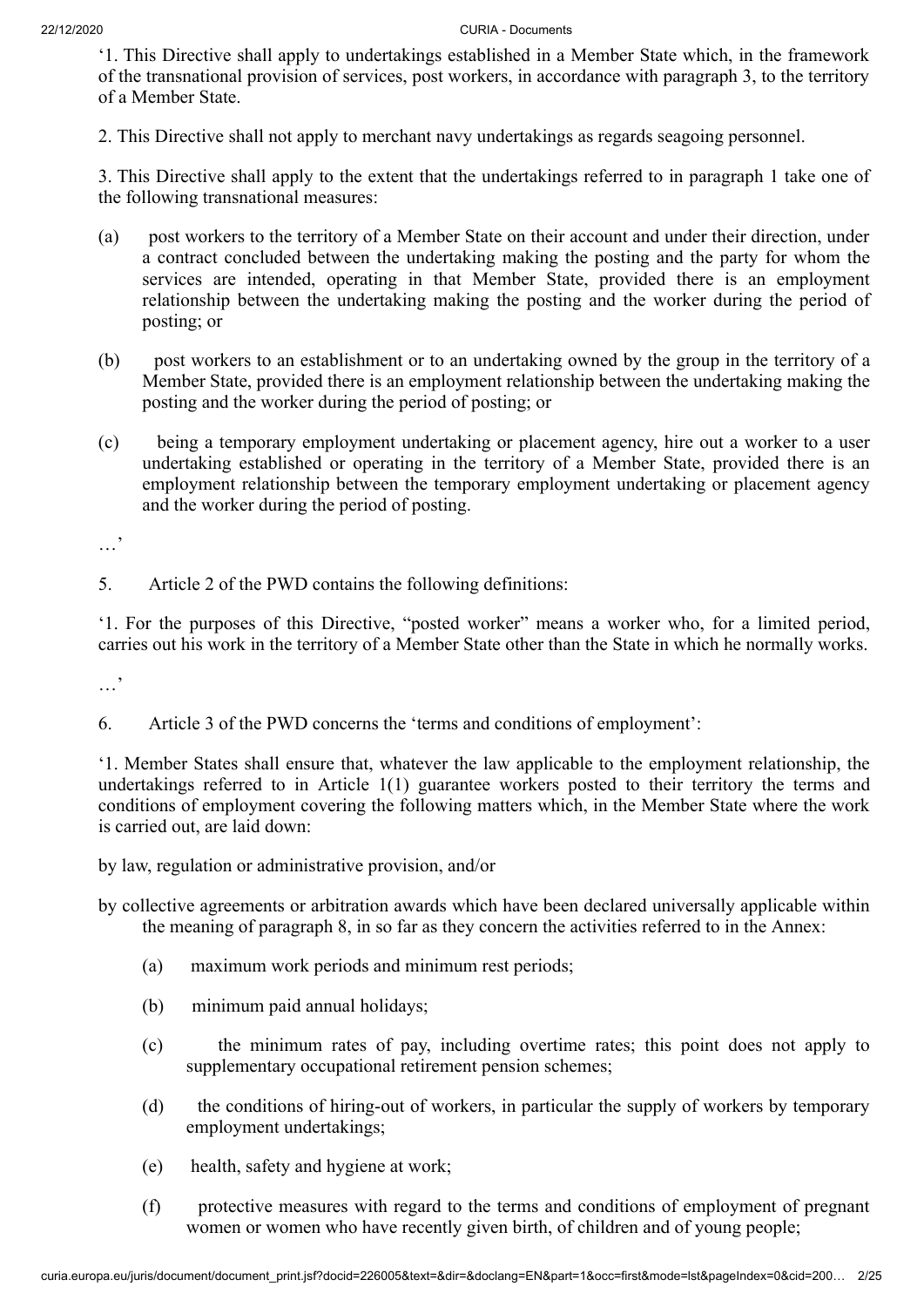(g) equality of treatment between men and women and other provisions on nondiscrimination.

For the purposes of this Directive, the concept of minimum rates of pay referred to in paragraph 1(c) is defined by the national law and/or practice of the Member State to whose territory the worker is posted.

…

8. "Collective agreements or arbitration awards which have been declared universally applicable" means collective agreements or arbitration awards which must be observed by all undertakings in the geographical area and in the profession or industry concerned.

In the absence of a system for declaring collective agreements or arbitration awards to be of universal application within the meaning of the first subparagraph, Member States may, if they so decide, base themselves on:

- collective agreements or arbitration awards which are generally applicable to all similar undertakings in the geographical area and in the profession or industry concerned, and/or
- collective agreements which have been concluded by the most representative employers' and labour organisations at national level and which are applied throughout national territory,

provided that their application to the undertakings referred to in Article 1(1) ensures equality of treatment on matters listed in the first subparagraph of paragraph 1 of this Article between those undertakings and the other undertakings referred to in this subparagraph which are in a similar position.

…

10. This Directive shall not preclude the application by Member States, in compliance with the Treaty, to national undertakings and to the undertakings of other States, on a basis of equality of treatment, of:

…

terms and conditions of employment laid down in the collective agreements or arbitration awards within the meaning of paragraph 8 and concerning activities other than those referred to in the Annex.'

# **III. Facts, national proceedings and the questions referred**

### *A. Facts and national rules applicable*

7. Van den Bosch Transporten BV operates a transport undertaking from Erp, Netherlands. Two other companies, Van den Bosch GmbH (a company established under German law) and Silo-Tank Kft (a company established under Hungarian law) belong to the same group of companies. All three of these companies have the same shareholder.

8. Van den Bosch Transporten BV is a member of the Vereniging Goederenvervoer Nederland (Netherlands Association for Goods Transport). That association concluded with the FNV the collectieve arbeidsovereenkomst Goederenvervoer (the Collective Labour Agreement Goods Transport, 'CLA GT'), which took effect as of 1 January 2012. However, the CLA GT, was *not* declared universally applicable.

9. Article 44 of the CLA GT, the so-called 'charter provision', states that in subcontracts which are performed in or from their company established in the Netherlands by independent contractors acting as employers, employers must stipulate that the basic working conditions of this collective labour agreement will be granted to the workers of those independent contractors, where that stems from Directive 96/71, and that is the case even if the parties have chosen to apply a law of a country other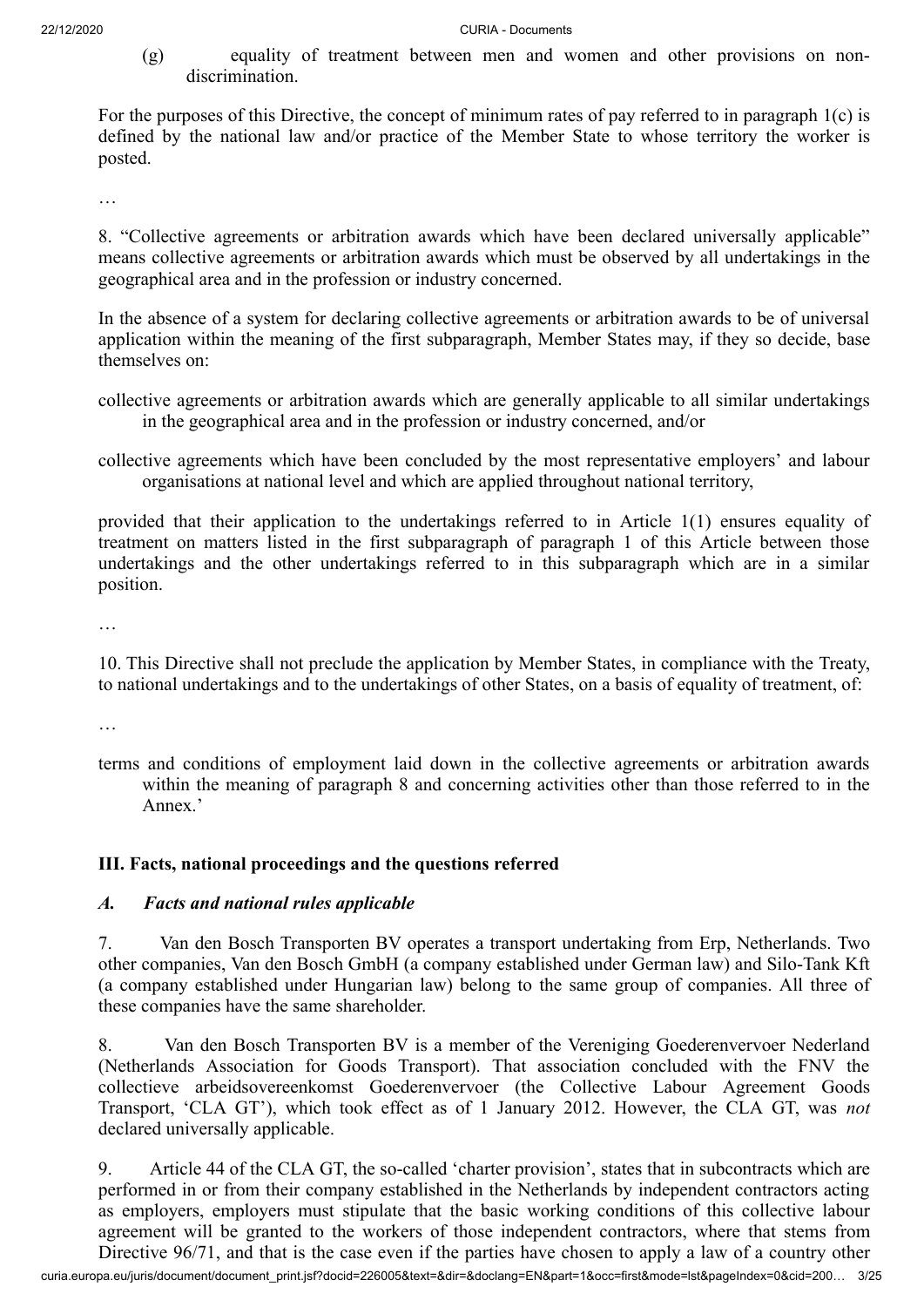than the Netherlands to the contract. The employer must also inform the workers concerned about the working conditions that apply to them.

10. The order for reference states that another collective labour agreement, the collectieve arbeidsovereenkomst Beroepsgoederenvervoer over de weg en verhuur van mobiele kranen (Collective Labour Agreement for Professional Goods Transport by Road and Mobile Crane Rental, 'CLA PGT') replicates, in Article 73, the same content found in Article 44 of the CLA GT. The CLA PGT was declared to be universally applicable from 31 January 2013 to 31 December 2013.

11. Undertakings covered by the CLA GT were granted an exemption by a ministerial decree from the application of the CLA PGT. According to the order for reference, that exemption thus applies to Van den Bosch Transporten BV.

12. The drivers from Germany and Hungary work under employment contracts concluded respectively with Van den Bosch GmbH and Silo-Tank. The conditions of employment laid down in the CLA GT were not applied to the German and Hungarian drivers.

13. Van den Bosch Transporten BV has concluded charter agreements for international transport operations with Van den Bosch GmbH and Silo-Tank.

14. According to the referring court, the relevant transport operations take place predominantly outside the territory of the Netherlands. At the request of the Court, Van den Bosch Transporten BV explained that the Hungarian and German drivers carry out trans-border transport almost exclusively. Until 2013, these drivers started and ended their 'active shifts' in Erp, Netherlands. In 2013, Van den Bosch GmbH and Silo-Tank opened 'connection points' in several Member States. Erp no longer constitutes the connection point for foreign drivers. Instead, the drivers are sent by Van den Bosch GmbH and Silo-Tank from their residence to the respective connection point. The latter companies pay for the expenses incurred.

### *B. National proceedings and the questions asked*

<span id="page-3-0"></span>15. In the main proceedings, FNV claims that the three companies should be ordered to comply with the CLA GT. In its view, the Netherlands is the place of habitual work of the drivers. Therefore, Dutch wages have to be paid to those drivers. That follows, according to the FNV, from Article 6(2)(a) of the Convention on the law applicable to contractual obligations  $(3)$  $(3)$  or from Article 8(2) of Regulation (EC) No 593/2008. [\(4](#page-19-3)) The FNV claims that by not applying the basic Dutch labour conditions, Van den Bosch GmbH and Silo-Tank are acting unlawfully towards the FNV and that Van den Bosch Transporten BV is also liable for that unlawful act.

<span id="page-3-1"></span>16. The national court of first instance ruled that the conditions of the CLA GT applied to the German and Hungarian drivers.

17. However, the court of second instance allowed the appeal and annulled the first-instance decision. As regards the argument of the three respondent companies, whereby Article 44 of the CLA GT is null and void because the resulting obligation constitutes an unlawful restriction on the free movement of services under Article 56 TFEU, the court of second instance considered that, even though not declared universally applicable, the CLA GT applies to the situation at issue due to the combination of the universal applicability of the CLA PGT on the one hand (the content of which almost identical to the CLA GT), and the exemption granted to the undertakings bound by the CLA GT, on the other. It follows that the condition of universal applicability laid down in Article 3(8) of the PWD has been fulfilled and Article 44 of the CLA GT cannot be regarded as an unlawful restriction on the freedom to provide services within the meaning of Article 56 TFEU.

18. However, the second-instance court concluded in principle that, although the charter operations at issue were carried out within or from the Van den Bosch Transporten BV (that company being situated in Erp), the other condition for the applicability of Article 44 of the CLA GT was not satisfied because the situation did not fall within the scope of the PWD. That directive did not allow for a broad reading of the concept of posting which would not only cover the situation of being posted *to* the territory of a Member State, but also the situation of being posted *from* the territory of a Member State.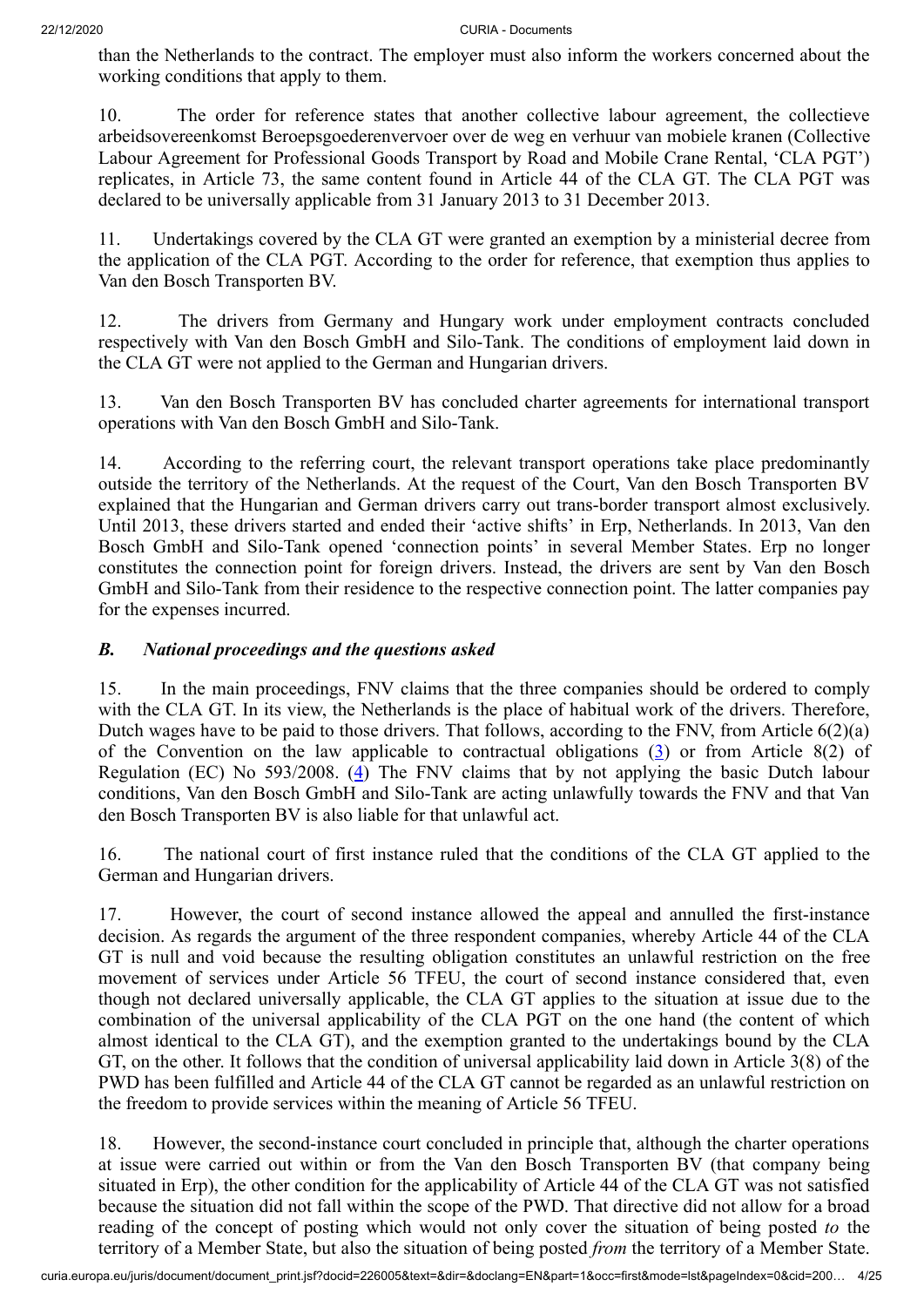In the opinion of that court, the PWD covers only operations that are completely or principally carried out at national level. As that was not the situation at issue, there was no posting within the meaning of the PWD.

<span id="page-4-0"></span>19. Before Hoge Raad der Nederlanden (Supreme Court of the Netherlands), the referring court in the present case seised by an appeal on cassation, the FNV argues essentially that the court of second instance failed to recognise that the term 'to the territory of a Member State' under the PWD must be interpreted as meaning '*to or from* the territory of a Member State'. [\(5](#page-19-4)) From the FNV's perspective, the PWD therefore applies to drivers working in international road transport.

20. In the light of doubts relating to the applicability of the PWD to the situation at hand, the Hoge Raad der Nederlanden (Supreme Court of the Netherlands) decided to stay the proceedings and to refer the following questions to the Court of Justice for a preliminary ruling:

- '(1) Must Directive [96/71] be interpreted as meaning that it also applies to a worker who works as a driver in international road transport and thus carries out his work in more than one Member State?
- (2)(a) If the answer to Question 1 is in the affirmative, what criterion or considerations should be used to determine whether a worker working as a driver in international road transport is posted "to the territory of a Member State" as referred to in Article 1(1) and (3) of [Directive 96/71], and whether that worker "for a limited period, carries out his work in the territory of a Member State other than the State in which he normally works" as referred to in Article 2(1) of [Directive 96/71]?
- (2)(b) When answering question 2(a), should any significance be attached to the fact that the undertaking posting the worker referred to in question  $2(a)$  is affiliated — for example, in a group of companies — to the undertaking to which that worker is posted and, if so, what should that significance be?
- $(2)(c)$  If the work undertaken by the worker referred to in question  $2(a)$  relates partly to cabotage transport — that is to say: transport carried out exclusively in the territory of a Member State other than that in which that worker habitually works — will that worker then in any case for that part of his work, be considered to be working temporarily in the territory of the first Member State? If so, does a lower limit apply in that regard, for example, in the form of a minimum period per month in which that cabotage transport takes place?
- (3)(a) If the answer to Question 1 is in the affirmative, how should the term "collective agreements … which have been declared universally applicable", as referred to in Article 3(1) and the first subparagraph of Article 3(8) of [Directive 96/71], be interpreted? Is that an autonomous concept of European Union law and is it therefore sufficient that the conditions laid down in the first subparagraph of Article 3(8) of the [Directive 96/71] have for practical purposes been met, or do those provisions also require that the collective labour agreement was declared universally applicable on the basis of national law?
- (3)(b) If a collective labour agreement cannot be regarded as a universally applicable collective labour agreement within the meaning of Article 3(1) and the first subparagraph of Article 3(8) of the [Directive 96/71], does Article 56 TFEU preclude an undertaking which is established in a Member State and which posts a worker to the territory of another Member State from being obliged by contractual means to comply with the provisions of such a collective labour agreement which is in force in the latter Member State?'

21. Written observations have been submitted by the FNV, Van den Bosch Transporten BV, the German, French, Hungarian, Netherlands, and Polish Governments, as well as the European Commission. The same parties participated in the hearing that took place on 14 January 2020.

# **IV. Analysis**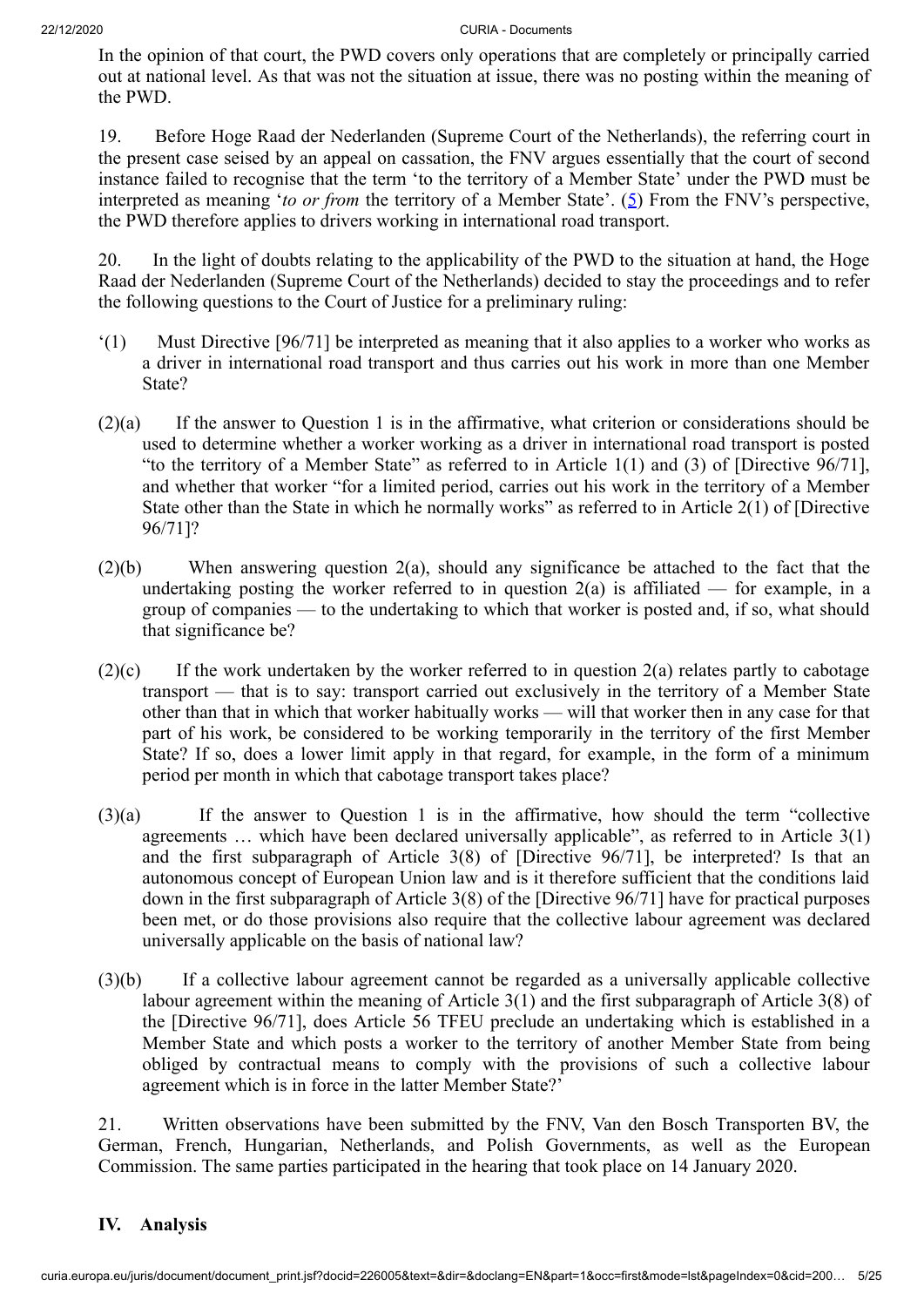22. This Opinion is structured as follows: I shall start with two preliminary clarifications concerning the scope (and the limits) of the present case (A). I will then proceed to the issue of the applicability of the PWD to the road transport sector (B). Next, I will turn to more specific issues concerning the circumstances that are relevant for determining whether a driver in road transport is to be considered as 'posted' (C). Finally, I will close with a few remarks on the notion of 'collective agreements that have been declared universally applicable' (D).

#### *A. Preliminary remarks*

23. Two issues have to be clarified at the outset.

24. First, Van den Bosch Transporten BV made a distinction between the arrangements that applied to the transport operations before and after 2013. It explained in some detail its current mode of operation, including the structure of the connection points for the drivers that the group operates in various Member States. It also provided samples of the routes undertaken by the drivers, demonstrating the multi-leg and international nature of the journeys made.

25. Nevertheless, as stated by the referring court and emphasised by the FNV at the hearing, the case in the main proceedings relates to 2013, during which (apparently) most of the drivers' shifts started and ended in Erp.

26. Second, there is no further information provided as to the specific modalities under which the transport operations concerned in the main proceedings were carried out. It follows merely from the order for reference that the relevant 'active shifts' of the drivers started and ended in Erp, and that the Dutch company concluded charter contracts with either the German or Hungarian company.

27. Certainly, the relevant matters of fact are for the national court to ascertain. The reason they are being mentioned at this stage, as preliminary issues, is twofold.

<span id="page-5-0"></span>28. First, naturally, the role of this Court is to interpret EU law, whereas it is the role of the national courts to apply it to the specific case.  $(6)$  $(6)$  Thus, no position is taken on whether (and when) there was in fact posting of workers in the individual case at hand.

29. Second, the degree of interpretative guidance that this Court is able to reasonably give depends on the level of detail that is provided by the referring court. That is particularly the case with regards to questions, such as the second set of questions posed by the referring court (questions  $2(a)$  to  $2(c)$ ), the assessment and the criteria of which are, to a great extent, likely to be circumstantial and contextual. For a court (or certainly for its Advocate General, not gifted with the skills and foresight of a legislator), it is rather difficult to draft any comprehensive set of criteria for deciding whether there was in fact a posting without knowing the facts of a particular case. In sum therefore, those factors determine the level of abstraction at which the answer to the questions raised by the referring court may and will be provided in this Opinion.

### *B. Question 1: Does the PWD apply to road transport?*

30. By its first question, the referring court asks whether the PWD applies to a driver in international road transport who carries out his work in more than one Member State.

31. The FNV, the German, French and Netherlands Governments, as well as the Commission, suggest that the answer should be in the affirmative. However, the opposite view is taken by Van den Bosch Transporten BV and by both the Hungarian and Polish Governments.

32. At the outset, I wish to clarify the scope of that question and the ensuing discussion. The question posed, and subsequently debated by the parties, is whether the PWD applies to workers engaged in *road transport*. This is a normative discussion regarding the scope of an EU legislative instrument: should the PWD apply to a certain type or *field of activity*, namely road transport? Or rather: on the basis of what provisions or considerations would that specific field be excluded from the scope of the PWD?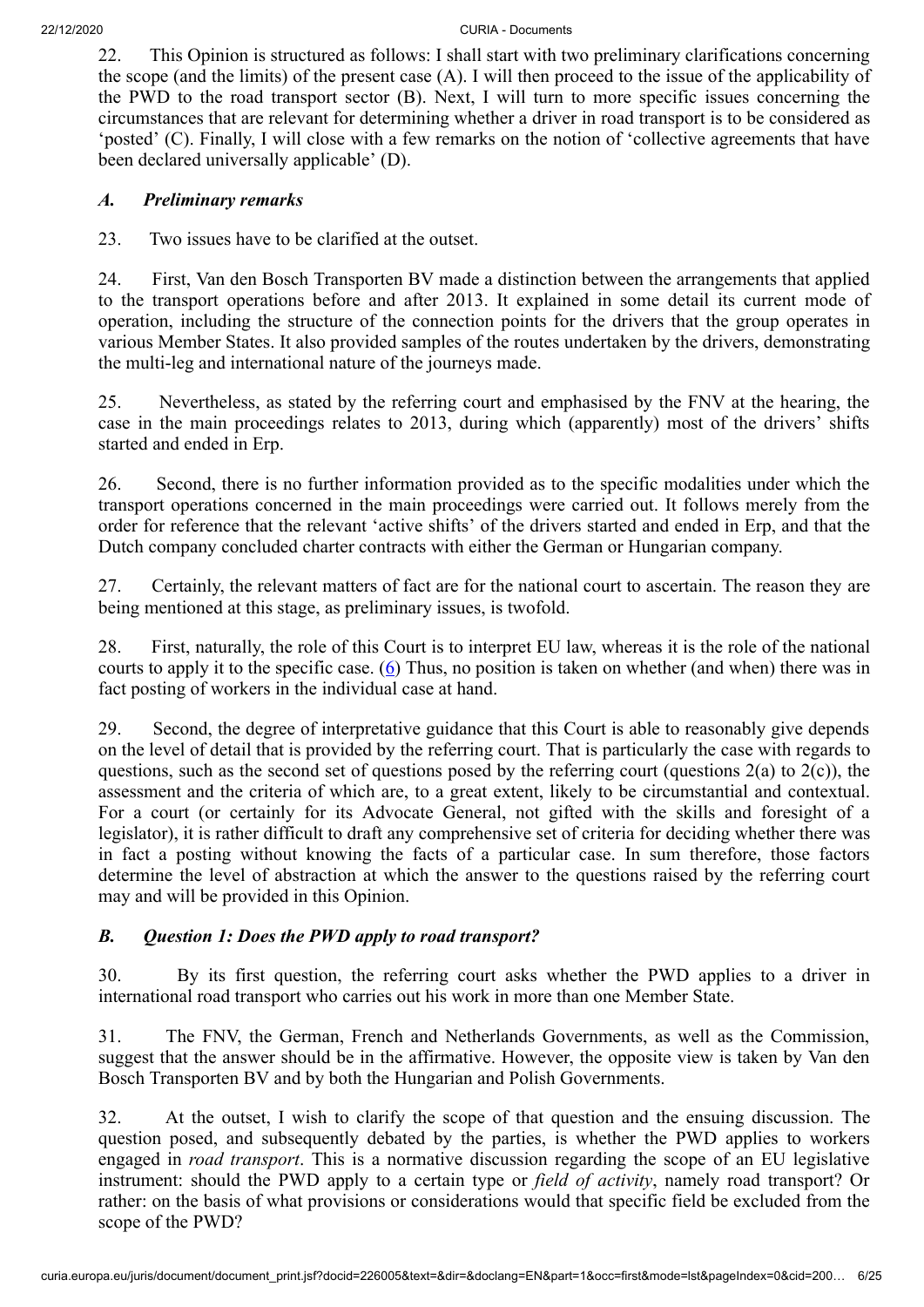33. Two points are particularly noteworthy. First, by posing a question in this way, drivers engaged in (international) road transport are considered to be a logical subset of (all) the workers engaged in road transport. However, naturally, if the scope of the PWD were not to include *road transport*, that exclusion would not only concern drivers, but also potentially other workers engaged in road transport. Equally, if road transport were excluded, what effect would this have on other modes of international transport?

34. Second, there are two levels of the discussion and two types of argument presented by the parties on this issue: normative and practical. The *normative* level is concerned with the question whether, as a matter of legal construction of an instrument, and its interpretation, road transport is covered by the PWD. This question obliges one to consider whether there is anything in the text, context (including its legislative history and its legal basis), as well as in the purpose of the PWD that would lead to the conclusion that road transport was excluded from its scope?

35. Then there is the *practical* or pragmatic level of reasoning: would it actually make sense if international transport services, and in particular drivers carrying out those services, were declared to fall within the scope the PWD? Would it not be more reasonable, taking into account the practical difficulties that any such declaration poses in view of the specific type of work of an international driver, to exclude services relating to this field of activity from the scope of the PWD?

36. The latter considerations are certainly valid. As such, I shall return to them at the end of this section (5). However, in my view, the text (2), legislative context and history (3), as well as the purpose (4) of the PWD clearly confirm that there is simply no such field-related block exemption from the scope the PWD. Before carrying out that analysis, I shall first start with the key argument raised by the Hungarian and Polish Governments concerning the legal basis chosen and the consequences that should be drawn from that legal basis for the scope of the PWD (1).

# *1. Legal basis*

37. Poland and Hungary contest the applicability of the PWD to the road transport sector by reference to the legal basis on which the PWD was adopted. The PWD is based on the former Article 57(2) and Article 66 TEC (now Article 53(1) and Article 62 TFEU), which are provisions applicable to services. Conversely, the former provision, equivalent to Article 91 TFEU at the time, which is the legal basis specific to transport, was not included among the legal bases on which the legislature relied. The same is true as regards the amending Directive (EU) 2018/957.([7](#page-19-6))

<span id="page-6-0"></span>38. Pursuant to Article 58(1) TFEU, 'freedom to provide services in the field of transport shall be governed by the provisions of the Title [of the TFEU] relating to transport'. That means that Union acts which aim to harmonise matters concerning transport in particular must be based on the respective provisions of Title VI of the TFEU (Article 90 et seq.). These matters are, pursuant to Article 91(1) TFEU, '(a) common rules applicable to international transport to or from the territory of a Member State or passing across the territory of one or more Member States; (b) the conditions under which nonresident carriers may operate transport services within a Member State; (c) measures to improve transport safety; (d) any other appropriate provisions'.

<span id="page-6-1"></span>39. The legal bases chosen by the EU legislature to adopt the PWD exclude, in the view of Hungary, transport from its scope. According to established case-law, transport is not governed by the provisions on services. That government also points to the fact that the Services Directive  $(8)$  $(8)$  excludes, in Article 2(2)(d), transport from its scope. [\(9](#page-19-8))

<span id="page-6-3"></span><span id="page-6-2"></span>40. This argument is found in certain corners of legal scholarship. Some authors indeed note that in the light of their special status within the Treaty, it is not obvious that the PWD applies to transport services.  $(10)$  $(10)$  Other commentators seem to assume that these services are not excluded for that very reason.  $(11)$  $(11)$  $(11)$ 

<span id="page-6-4"></span>41. The issue of the legal basis of the PWD was recently discussed by the Advocate General Szpunar in *Dobersberger.* He noted that 'I would have thought that harmonising services in the field of transport, even if as part of a wider harmonisation measure, would have to be based on Article 91 TFEU. Yet [the PWD] is based merely on Articles 53(1) and 62 TFEU and not, in addition, on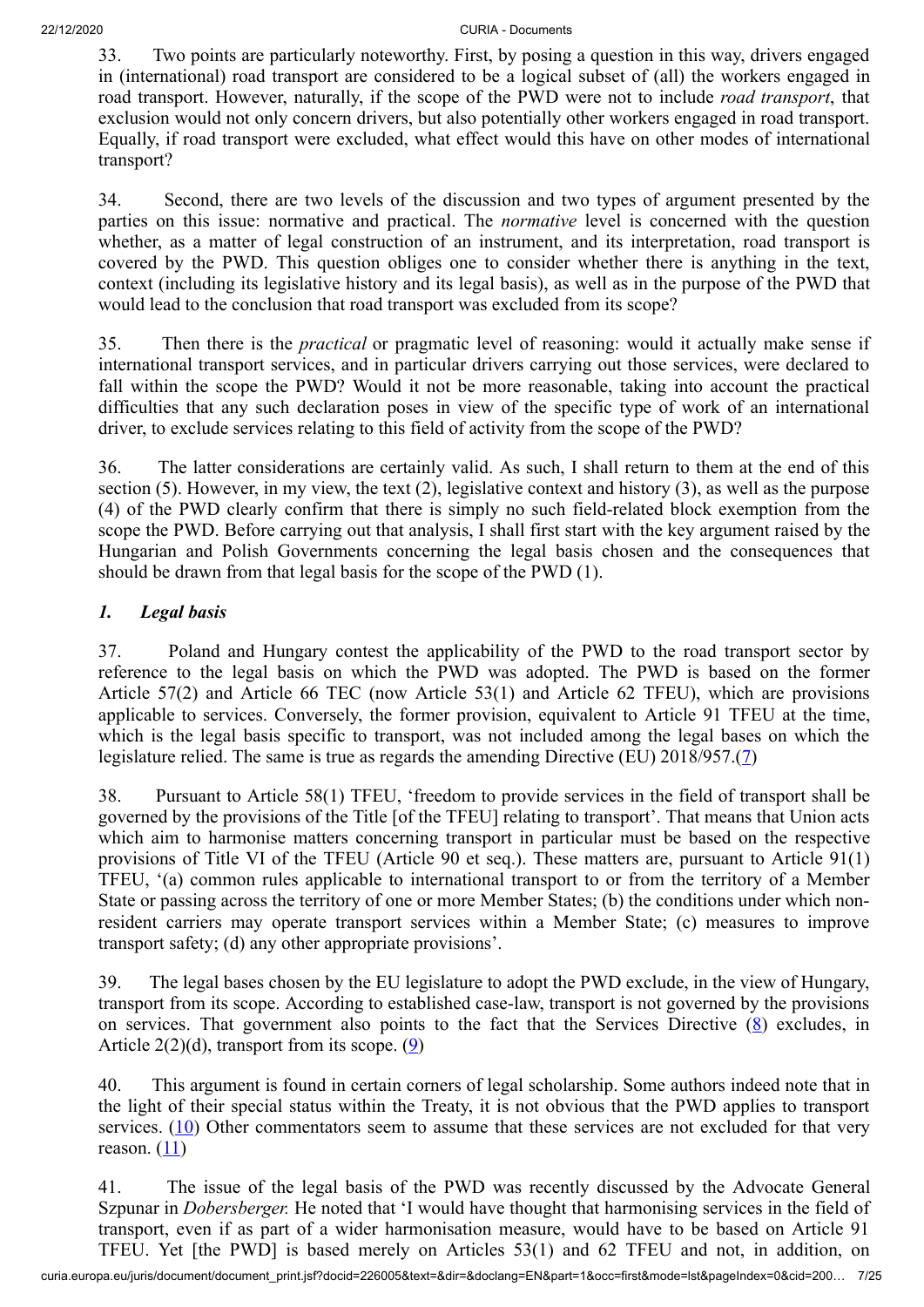Article 91 TFEU'. He concluded that '… while one can only speculate why Article 91 TFEU was not included as a legal basis for the adoption of [the PWD], services in the field of transport are commonly not considered to fall outside the scope of [PWD]. … It does indeed appear to be received legal wisdom that services in the field of transport are, in principle, covered by the directive'.  $(12)$  $(12)$  $(12)$ 

<span id="page-7-0"></span>42. In its judgment, the Court did not take any explicit position on that issue. It just stated that 'free movement of services in the transport sector is governed not by Article 56 TFEU, which concerns freedom to provide services in general, but by a specific provision, namely Article 58(1) TFEU'. ([13\)](#page-19-12)

<span id="page-7-1"></span>43. Within that context, does the fact that the specific provision applicable to transport was not included amongst the legal bases of the PWD prevent the latter from being applied to posting of workers in the transport sector?

44. I do not think so.

45. First, in structural terms, I find the argument that it would be possible *interpretatively* to limit the scope of an act of EU secondary law, *in spite of its clear wording*, by reference to the provisions of primary law on which it was based (or rather on which it should allegedly have been based, but was not) *years ago* a rather singular proposition.

<span id="page-7-2"></span>46. To be clear, the correct choice of legal basis for an act of secondary law is naturally of utmost importance. But that choice (and its appropriateness) is to be examined in the context of a potential challenge *to the validity* of that secondary law measure. ([14\)](#page-19-13) I would caution against that logic being employed to create additional block exemptions, which are not contained, or at least hinted at, anywhere in the text of such a secondary law instrument. That is hardly a matter of legal interpretation. That is a recipe for legal chaos.

47. Moreover, the case-law of this Court has already confirmed that the primary legal basis on which an act of secondary law was adopted is not necessarily conclusive for the purposes of interpreting *the scope* of secondary law measures. That has particularly been the case in instances where the invoked Treaty provisions refer to a cross-border element, but the secondary law instrument adopted on its basis contains, on the face of it, no such requirement. Notable examples in this category include various EU secondary law measures adopted under Article 114 TFEU. [\(15](#page-20-0)) More recently, the same question arose with regard to the entire package of procedural directives arising out of the Stockholm programme, and based on Article 82(2) TFEU. ([16\)](#page-20-1)

<span id="page-7-4"></span><span id="page-7-3"></span>48. The fact that those primary law bases mention, in one way or another, cross-border elements, has not been seen as sufficient reason to limit the scope of secondary law instruments that were adopted on their basis, but which make no reference to any such condition of cross-border link. In this context, the Court refused the 'interpretative reduction' of the scope of such instruments which themselves contained no such limitation. I do not see why it should, on an even thinner argumentative basis, embrace the 'interpretative creation of a block exception' because a Treaty article was also not referred to.

49. Therefore, with the interest in legal certainty for the (normal) addressees of Union legislation also in mind, it is necessary to reiterate that any (and all) legislation must be read and interpreted on its face value. If a Member State takes issue with the scope of application as clearly stated in its text, it is naturally entitled to challenge the validity of that measure as a privileged applicant pursuant to Article 263 TFEU.

<span id="page-7-5"></span>50. Second, and in view of the first argument, on a subsidiary note, it should be recalled that to determine whether an act of secondary law is based on an appropriate legal basis for the purpose of assessing its validity, the Court distinguishes between the *primary* aim and content of the legislation on the one hand, ([17\)](#page-20-2) and other fields that are *secondary* and that may incidentally be touched upon, on the other hand.

51. From that perspective, it is rather clear to me that the primary aim and content of the PWD is not the regulation of transport services. The aim of the PWD is to react to the social and economic consequences that flow from the posting of workers in the framework of the provision of (all and any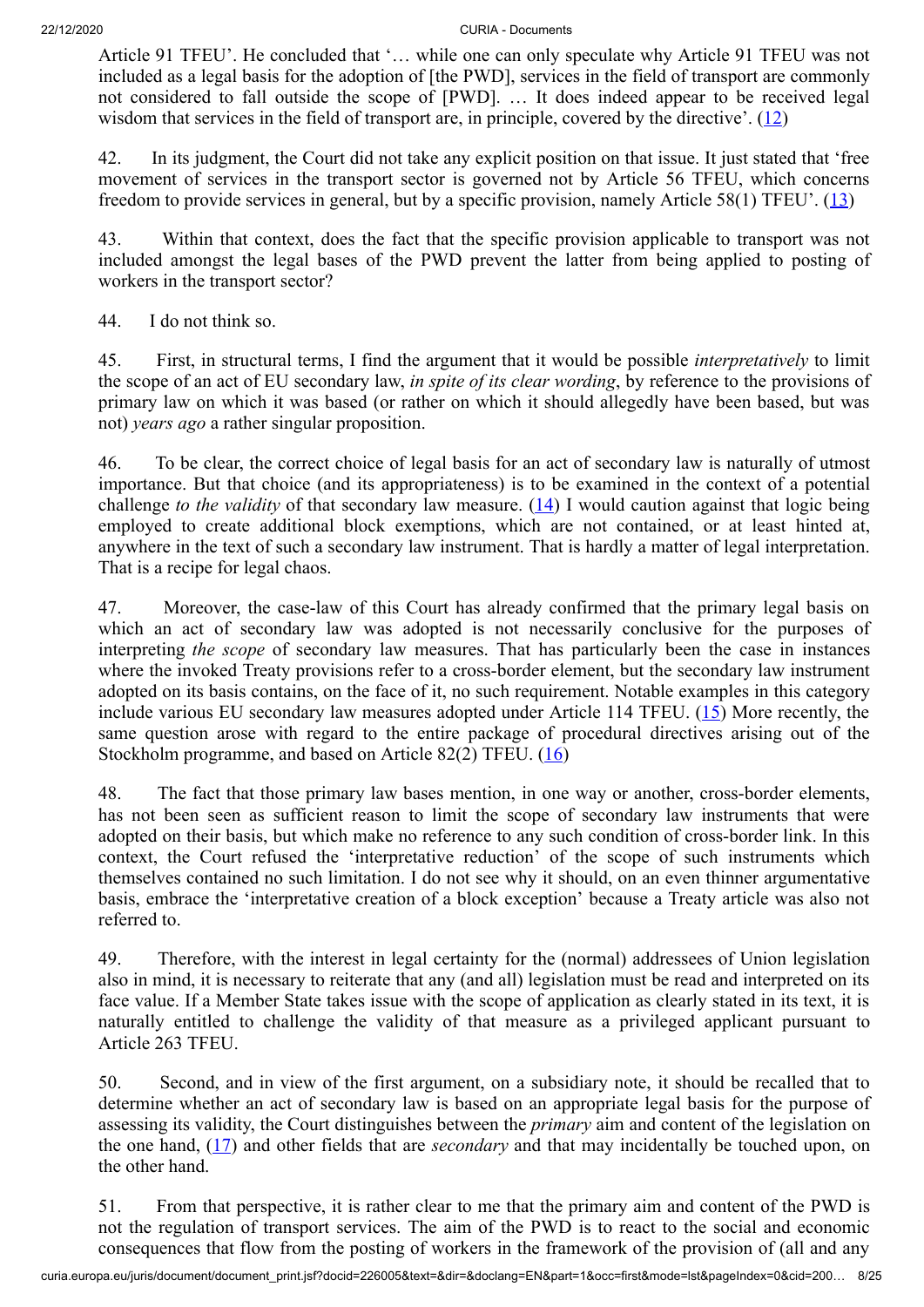<span id="page-8-0"></span>types of) services. In principle, those consequences affect all employers equally, irrespective of the nature of the services that they provide.  $(18)$  $(18)$  $(18)$  They are transversal, applicable to all services.

52. In my view, and without wishing to comment on the choice of proper legal basis, the invoking of the specific legal basis for the regulation of services in the field of transport would have been necessary only if, regardless of the type of EU legal act, that legal act is intended to regulate *specifically* the provision of services in road transport. But that is clearly not the case with regard to the PWD. [\(19](#page-20-4))

<span id="page-8-1"></span>53. Services are provided in a number of areas or fields. A number of those areas potentially touched upon are contained in other titles of Part Three of the TFEU. Following the reasoning suggested by the Hungarian and Polish Governments to its full implications, could the same or similar arguments then be made with regard to other sectors that are specifically regulated elsewhere by primary law? Would the applicability of the PWD also then be excluded for services in the field of say, public health, energy, tourism or culture, because those specific fields and their specific legal bases have also not been invoked in the PWD?

54. For those reasons, I do not consider that the absence of a reference to the specific legal basis for transport in the PWD has as its effect the exclusion of the posting of workers in the field of road transport from the scope of that directive. With that preliminary point settled, I shall now turn to the arguments relating to the text, context, and purpose of PWD, viewed in particular in the context of the rather complex legislative history of that instrument.

# *2. Text*

55. Based on its wording, there is nothing in the PWD that would exclude road transport from its scope. The PWD is drafted in general terms.

<span id="page-8-2"></span>56. That is further borne out by the explicit exclusion of seagoing personnel in Article 1(2) of the PWD from its scope, as pointed out by the German, French and Netherlands Governments, as well as by the Commission. ([20\)](#page-20-5) That example shows that, if something is be to excluded from the scope of an otherwise generally worded act, it can and should be stated clearly.

57. Yet road transport, or any other transport not falling under the explicit exception of Article 1(2) of the PWD, is simply not excluded. For me, the analysis could really stop here. However, further objections to that conclusion were based on the PWD's legislative history and purpose.

# *3. Legislative context*

# *(a) The historical intent of the legislature*

58. The PWD finds its origin in the Commission's proposal of 1991 ('the 1991 Proposal'). Its explanatory part stated, as some of the parties in the present proceedings recalled, that 'the combination and interdependence of [draft] Articles 1 and 2 makes it unnecessary to incorporate a list of exclusions such as commercial travellers, members of the travelling personnel of an undertaking which operates *international transport services for passengers or goods* by rail, road, air, internal waterway or by sea, and civil servants and equivalent personnel employed by public administrative bodies'.  $(21)$  $(21)$ 

<span id="page-8-3"></span>59. That wording of the text implies that international road transport was supposed to be excluded from the scope of the (then future) directive. However, a declaration of the Council made within the legislative procedure adds a nuance to that, as stated in essence by the German Government and the Commission, because it does not suggest excluding international transport from the scope of the PWD in all circumstances, but only when the general conditions of the applicability of the PWD are not satisfied.[\(22](#page-20-7))

<span id="page-8-5"></span><span id="page-8-4"></span>60. At the hearing, the Commission drew attention to further legislative documents that seem to attest to the open-ended nature of the discussion that took place during the legislative process on the inclusion of transport within the scope of the PWD.  $(23)$  $(23)$  $(23)$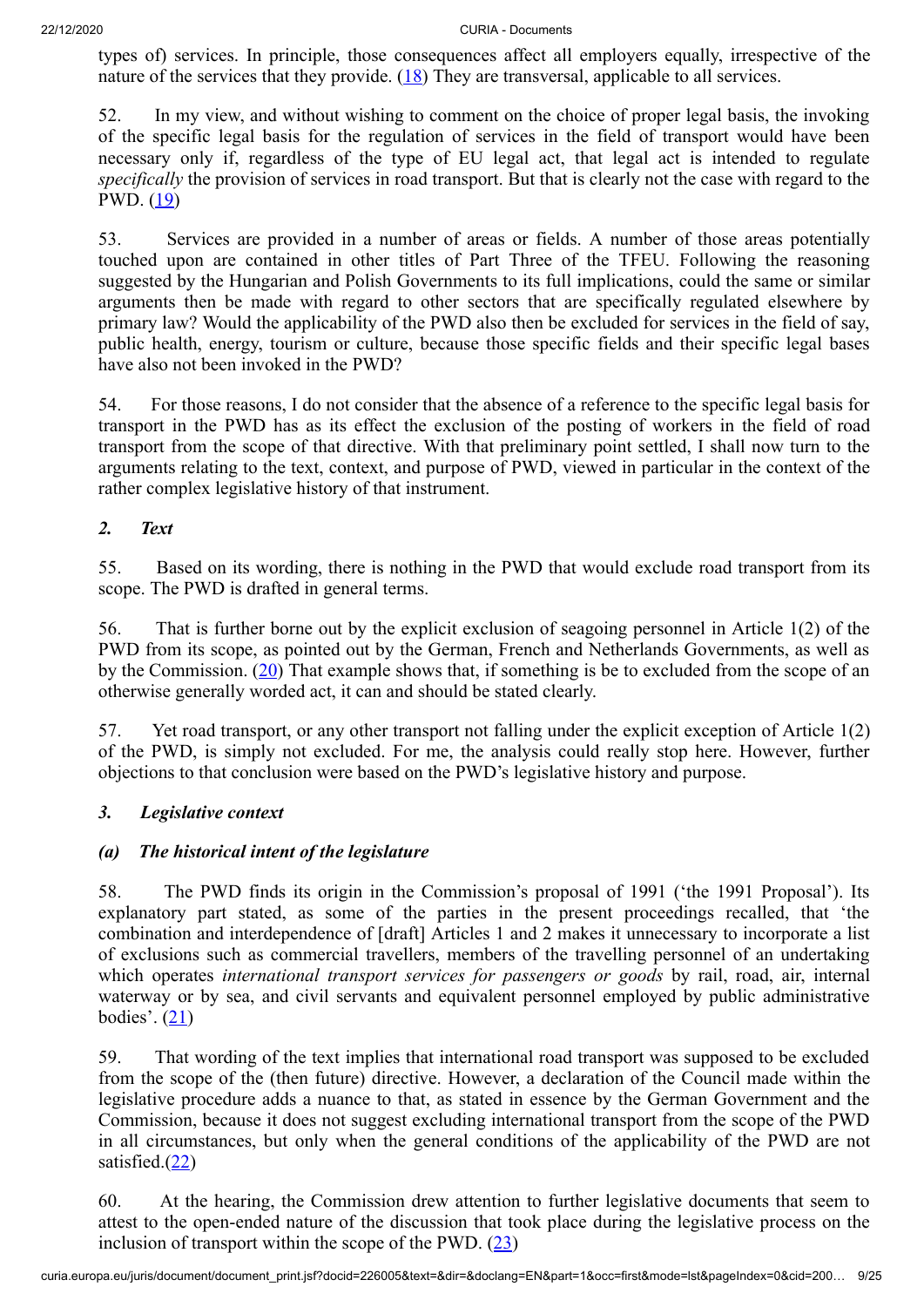61. It is thus rather clear that various ideas were expressed during the legislative process about the scope of the future directive. In my view, a court could and should take note of what the legislature intended. Its primary task nonetheless remains one of interpreting the law that has, once adopted, a life of its own. Two elements ought to be underlined in this regard.

62. First, provided that the legislature was clear as to the objectives, it is fair to assume that an exemption for road transport could certainly have been included in the text of the directive. Alternatively, there could have been at the very least an indication of that legislative intent somewhere in the authoritative statement of aim and purpose of the measure, which are, in EU law, recitals. Instead, there is absolutely nothing of that sort in either of the two, neither in the legal text, nor in the recitals to PWD. Hopes, ideas, or wishes are not legally binding. The adopted text is.

63. Second, that observation must surely be even more so the case in the context of EU law and its legislative procedures. Such legislative procedures involve multiple actors (typically the Council, the Parliament, and the Commission), with each of those actors being composed of a number of further actors, and each of them potentially having different ideas with regard to what they wish to achieve. Within such a system, it is only the final text that can be the point of reference, not the wishes or ideas of one of the actors expressed along the legislative way about what it believed it was doing at a particular stage of the legislative process.

### *(b) Subsequent legislative developments*

64. On a subsidiary note, it would also appear that the legislative developments subsequent to the adoption of the PWD seem to rely on the assumption that the PWD *does* apply to road transport*.*

<span id="page-9-1"></span><span id="page-9-0"></span>65. In this regard, some of the parties referred to Regulation (EC) No 1072/2009, [\(24](#page-21-0)) which lays down the rules applicable, among other things, to cabotage and recital 17 of which mentions that the PWD applies to cabotage.  $(25)$  $(25)$  A similar statement is found at recital 11 of Regulation (EC) No 1073/2009. [\(26](#page-21-2))

<span id="page-9-2"></span>66. It is also worth noting that Article 9(1)(b) of Directive 2014/67/EU mentions, among the administrative requirements and control measures that the Member States may impose to ensure compliance with the requirements attached to posting, 'an obligation to keep or make available and/or retain copies, … payslips, time-sheets … and proof of payment of wages … during the period of posting in an accessible and clearly identified place in its territory, such as the workplace or the building site, or *for mobile workers in the transport sector the operations base or the vehicle with which the service is provided'.* ([27\)](#page-21-3)

<span id="page-9-4"></span><span id="page-9-3"></span>67. Among other things, the French Government referred to a Commission document which states that 'the position of this Commission has always been that the [PWD] is applicable to the road transport sector'. [\(28](#page-21-4)) I also take note of an impact study published by the Commission, stating that 'in the case of the cross-border provision of road transport services, the rules of [the PWD] also apply, as well as those of the enforcement Directive 2014/67/EC'.([29\)](#page-21-5)

<span id="page-9-6"></span><span id="page-9-5"></span>68. The adoption of Directive 2018/957 modifying the PWD was the next legislative development in this context. ([30\)](#page-21-6) According to Article 3(3), this modifying directive shall not apply to the road transport sector, until a legislative act establishing specific rules is adopted. Again, the parties in the present proceedings offered different views as to the implications of this clause for assessing whether or not the *current* version of the PWD applies to road transport. ([31\)](#page-21-7)

<span id="page-9-8"></span><span id="page-9-7"></span>69. Furthermore, in taking specific steps to lay down rules for posting workers in the road transport sector, the Commission published a proposal ('the 2017 Proposal') whose recital 9 states that 'difficulties have … been experienced in applying the rules on posting of workers specified in [the PWD] …'. The explanatory text of the 2017 Proposal further cites among the 'key social rules applying to road transport', 'provisions on posting of workers established in Directive 96/71/EC'. It is further stated that 'these legal acts are part of a wider effort to improve the working conditions of drivers, ensure fair competition between operators and improve the safety of European roads, as well as to ensure a balance between the drivers' social protection and operators' freedom to provide crossborder services'.  $(32)$  $(32)$  The same proposal also states the need to address the difficulties stemming from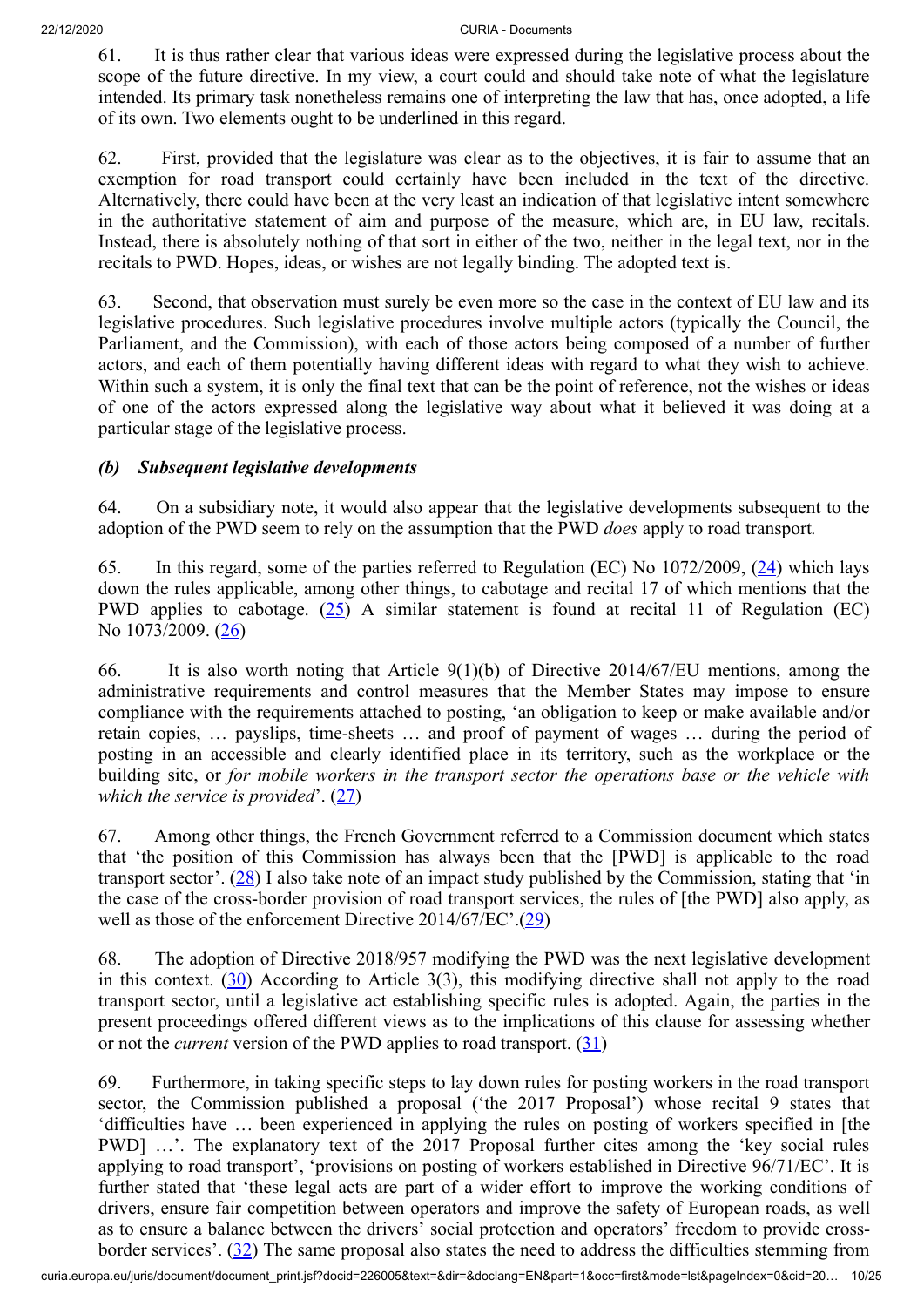<span id="page-10-0"></span>the 'differences in interpreting and applying of Directives 96/71/EC and 2014/67/EU to the road transport sector' as the current 'posting provisions and administrative requirements do not suit the highly mobile nature of the work of drivers in international road transport'. ([33](#page-21-9))

<span id="page-10-1"></span>70. That proposal thus repeatedly admits that the existing general posting rules are ill-suited to the transport sector and that their application poses particular difficulties, which the 2017 Proposal thus repeatedly states and acknowledges that these issues should be addressed. ([34\)](#page-21-10) However, the acknowledgement of the inadequacy of the existing rules can hardly mean that those rules are not applicable to a sector. It means exactly the opposite: that they are in fact applicable, otherwise, they could hardly be judged as problematic.

# *4. Purpose*

<span id="page-10-2"></span>71. As expressed in essence in the 1991 Proposal, the aim of the PWD is not to harmonise labour laws. [\(35](#page-21-11)) Although, as the Court noted, it does provide some information about the material content of mandatory rules that must be applied.  $(36)$  $(36)$  $(36)$ 

<span id="page-10-4"></span><span id="page-10-3"></span>72. One can consider that harmonisation to be a means to pursue the aim of achieving, as stated by Advocate General Szpunar in reference to recital 5 of the PWD, 'a threefold objective, which is the promotion of the transnational provision of services, in a climate of fair competition, and guaranteeing respect for the rights of workers'.  $(37)$  $(37)$  As was also noted by Advocate General Szpunar, the combination of those objectives does not necessarily result in a harmonious whole. For this reason, he considered that it was 'more coherent to consider [the PWD] as a measure which seeks to reconcile the opposing objectives of the freedom to provide services and the protection of the rights of workers'.  $(38)$  $(38)$ 

<span id="page-10-6"></span><span id="page-10-5"></span>73. I would also have some intellectual difficulty in seeing how exactly the PWD promotes the 'transnational provision of services'.  $(39)$  $(39)$  If anything, the very purpose of the PWD is to limit the free transnational provision of services, by putting accent on the rights of workers and on a climate of fair competition, particularly in relation to the countries to which the workers are being posted.

74. However, for what is relevant here, I do not see how those two stated objectives of the PWD could call into question the rather straightforward conclusion drawn from the text of that directive as to its scope. There is nothing in the protection of the minimum 'rights of workers' or 'climate of fair competition' that could not be applicable to road transport or would call for the exclusion of that specific field from the scope of an otherwise transversally applicable directive.

# *5. 'It should be excluded because it does not work'*

75. In sum, in my view, there is nothing in either the legal basis or in the legislative procedure that would cast doubts on the clear conclusion flowing from the text, context, as well as the purpose of the PWD: there is no exclusion regarding road transport. The PWD is intended to apply to all services, including the road transport.

<span id="page-10-7"></span>76. That is the clear normative conclusion. Nonetheless, there is, as already mentioned,  $(40)$  $(40)$  the lingering argument concerning the ability of the PWD to actually apply to drivers engaged in international road transport. By reference to the specificity of the road transport sector, some of the parties argued that, due to its high mobility, that sector is simply unfit to be governed by the rules of the PWD.  $(41)$  $(41)$ 

<span id="page-10-9"></span><span id="page-10-8"></span>77. A number of practical difficulties have likewise been acknowledged in the 2017 Proposal. ([42\)](#page-22-5)

<span id="page-10-11"></span><span id="page-10-10"></span>78. It has also been pertinently observed that the notion of posting 'reflect[s] the idea of a sedentary worker, habitually employed in one Member State, sent on a temporary basis to another Member State and eventually returning to the first Member State'.  $(43)$  $(43)$  Indeed, similarly to the cabin crew of an airplane, the truck drivers are of course 'mobile by definition' and 'the carrying out of activities in several Member States is a normal aspect of their working conditions'.  $(44)$  $(44)$  Thus, while determining whether a situation of posting has occurred is much more complicated in comparison to sedentary sectors, it is not impossible.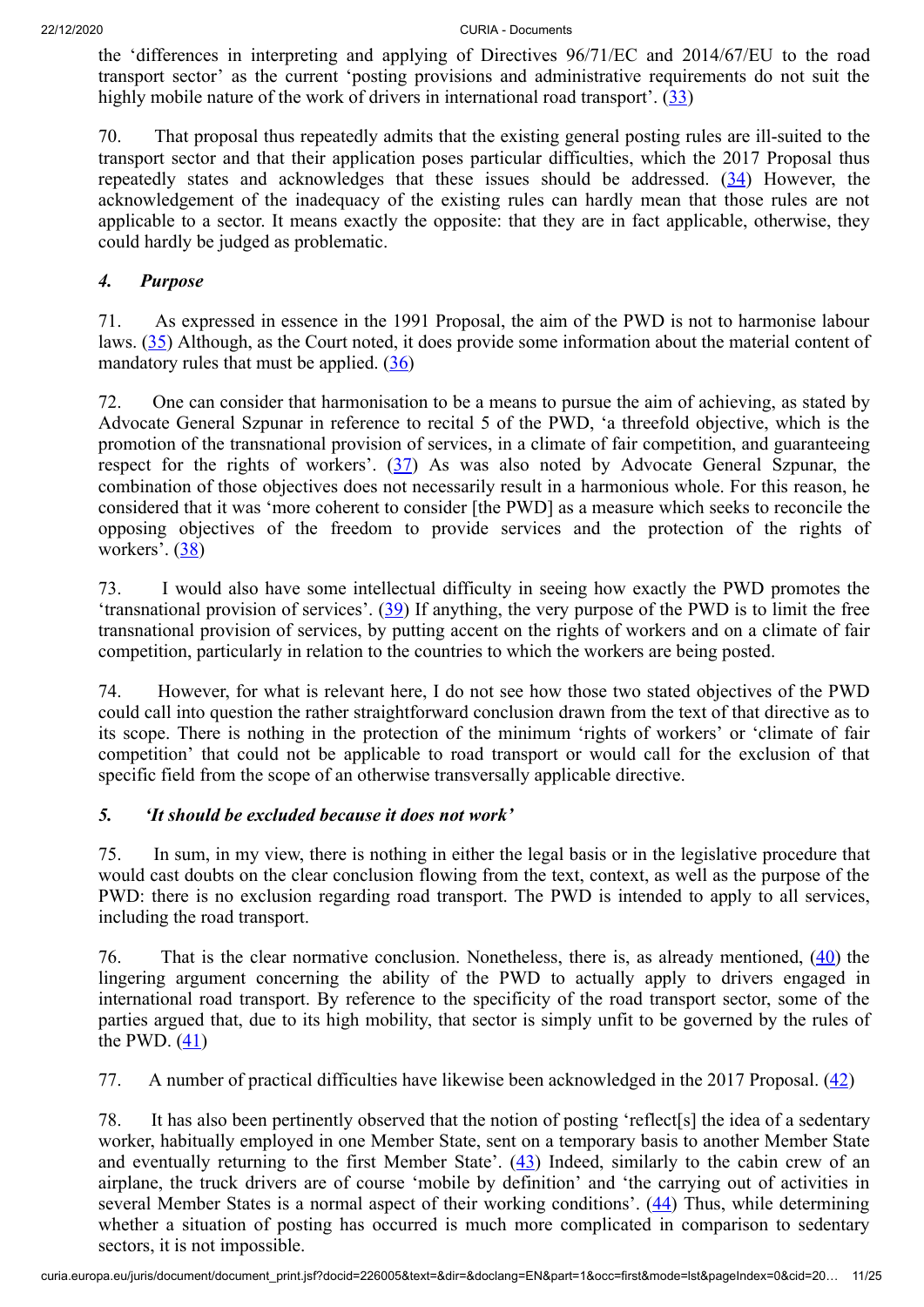79. I fully acknowledge the (somewhat self-evident) mobile nature of the transport sector, and the difficulties that arise in the implementation of the obligations laid down by the PWD. However, I do not think that those practical factors should be allowed to change the rather clearly normatively stated scope of an EU legislative instrument.

<span id="page-11-0"></span>80. Certainly, EU rules and legislation, as much as any legislation, ought to be practical and feasible. In cases of interpretative doubts, where several options are possible, going for the option that is likely to work best in practical terms is certainly a good recipe. In my view, in extreme situations, legislation that is, or rather that has become wholly unfeasible and impracticable should be annulled. [\(45](#page-22-8)) However, to suggest that something ought to be judicially excluded by interpretation, against the clear wording of the text, on the basis that it encounters problems in practice, would indeed be a novelty in the interpretation of EU law, and would no doubt have a major impact on a number of other areas of EU law as well.

# *6. Interim conclusion*

81. In the light of the foregoing, my first interim conclusion is that the PWD is to be interpreted as applying to a worker who works as a driver in the road transport sector and who is posted, within the meaning of that directive, to the territory of a Member State other than the Member State in which he or she normally works.

# *C. Question 2: Circumstances relevant for the determination of the 'posted' status in road transport*

82. The second question posed contains three sub-questions. First, the referring court wishes to ascertain the criteria that should be used to determine whether a driver in the road transport sector is to be considered as having been posted (1). Second, it also enquires whether, in essence, the fact that the undertaking posting the worker is linked to the undertaking to which that worker is posted has any significance for that determination (2). Finally, the referring court also asks whether, in the case of cabotage, the worker would be, in any case for that part of his or her work, considered posted and, if so, whether any *de minimis* rule (such as minimum length of the cabotage) applies (3).

# *1. Criteria to determine the existence of posting*

83. The first sub-question concerns the criteria to determine whether a driver is to be considered as having been posted 'to the territory of a Member State' as referred to in Article 1(1) and (3) of the PWD and whether that worker 'for a limited period, carries out his work in the territory of a Member State other than the State in which he normally works' as referred to in Article 2(1) of the PWD.

84. The two provisions referred to by the referring court partly overlap. Article 2(1) of the PWD defines the concept of 'posted worker'. It states that it means 'a worker who, for a limited period, carries out his work in the territory of a Member State other than the State in which he normally works'. The term 'to the territory of a Member State', appears in some of the other provisions of the PWD. It generally refers to the same concept as Article 2(1) of the PWD. However, Article 2(1) provides more details as to the territorial and temporal dimension of the notion of posting ('in the territory of a Member State other than the State in which he normally works' and 'for a limited period').

85. Thus, I shall focus on the definition provided in Article 2(1) of the PWD. Once the criteria for determining whether a situation described under Article 2(1) has arisen are ascertained, they will also provide an answer to the question whether a worker is to be considered as posted 'to the territory of a Member State' under Article 1(1) and (3) of the PWD.

86. In its judgment in *Dobersberger,* the Court observed that '… a worker cannot, in the light of [the PWD], be considered to be posted to the territory of a Member State if the performance of his or her work does not have *a sufficient connection with that territory*. That interpretation derives from the scheme of [the PWD] and, in particular, Article 3(2) thereof, read in the light of recital 15, which, in the case of the very limited provision of services in the territory to which the workers concerned are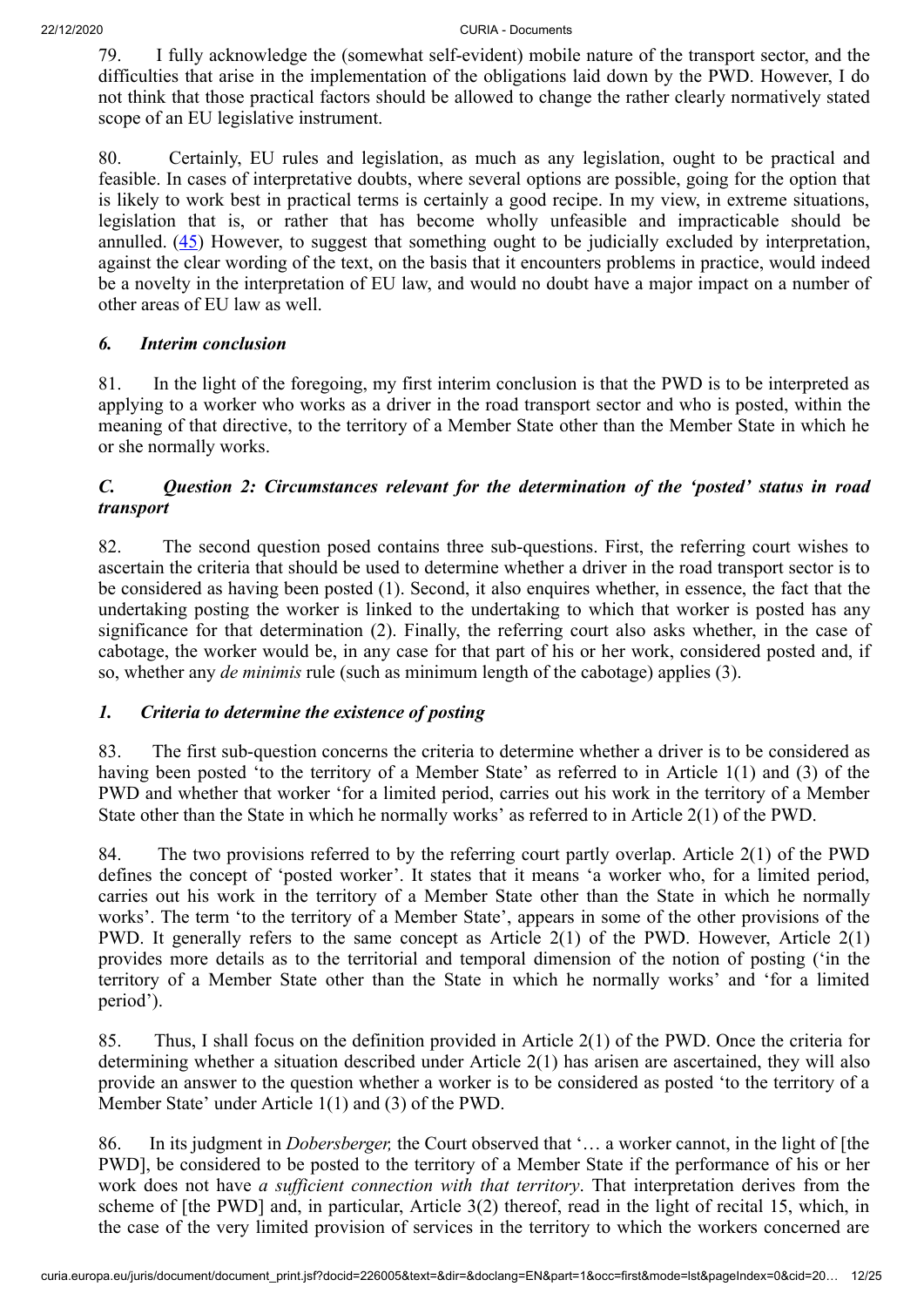<span id="page-12-0"></span>sent, states that the provisions of that directive on minimum rates of pay and minimum paid annual holidays are not applicable'.  $(46)$  $(46)$ 

87. With regard to the specific type of activity at issue in *Dobersberger*, namely the provision of catering and cleaning service on international trains, the Court concluded that workers carrying out such services cannot be considered, for lack of a 'sufficient connection', as posted within the meaning of the PWD when crossing a Member State because they 'carry out a significant part of their work in the Member State of establishment of the undertaking which assigned them to provide services on international trains, that is to say all activities falling within the scope of that work with the exception of the on-board service provided during the train's journey, and who begin or end their shifts in that Member State'. ([47](#page-22-10))

<span id="page-12-1"></span>88. How then should the existence of such 'sufficient connection' be assessed with regards to drivers in international road transport? The parties who contend that road transport falls within the scope of the PWD put forward various criteria which could be taken into account in this context.

89. The German Government suggests developing an approach consistent with the criteria applied in the context of Article 8(2) of the Rome I Regulation on the determination of the applicable law to the employment contract, whilst simultaneously warning against simply transposing those criteria into the context of a different instrument such as the PWD. Article 8(2) of the Rome I Regulation states that 'to the extent that the law applicable to the individual employment contract has not been chosen by the parties, the contract shall be governed by the law of the country in which or, failing that, from which the employee *habitually carries out his work* in performance of the contract. The country where the work is habitually carried out shall not be deemed to have changed if he is temporarily employed in another country'. ([48](#page-22-11))

<span id="page-12-3"></span><span id="page-12-2"></span>90. As regards the need for consistency in the interpretation of the PWD and the Rome I Regulation,  $(49)$  $(49)$  both instruments indeed seek to determine (some elements of) the law to be applied to different aspects of an employment relationship. However, it should be noted that Article 8(2) of Rome I Regulation is concerned with determining the law that governs *the whole employment relationship* in the absence of the choice of law in the employment contract. By contrast, Article 2(1) of the PWD refers to the State of posting, the (selected) mandatory labour law standards of which, in the matters specified in Article  $3(1)(a)$  to  $(g)$  of the PWD, must be guaranteed to posted workers.

<span id="page-12-5"></span><span id="page-12-4"></span>91. Therefore, both instruments pursue different objectives. The determination of the 'applicable law' also triggers different consequences. Most importantly, as clearly stated in the Rome I Regulation (and previously by the Rome Convention)  $(50)$  $(50)$  to which the PWD refers,  $(51)$  $(51)$  a situation of posting does not affect the law applicable to the employment. In other words, the fact that the posting of a worker triggers the applicability of the listed mandatory labour standards of the host State does not stop his employment relationship from being governed by the law determined on the basis of the rules of the Rome I Regulation.

92. However, those differences indeed do not prevent taking into account, on a more general level of abstraction, similar criteria by analogy. After all, both instruments seek to ascertain certain types of *material connections* between the worker and a given Member State. Those material connections will tend to be similar as they aim to establish a significant physical presence of a given person in a given territory.  $(52)$  $(52)$ 

<span id="page-12-7"></span><span id="page-12-6"></span>93. The equivalent of Article 8(2) of the Rome I Regulation in the Rome Convention was interpreted by the Court in *Koelzsch.* [\(53](#page-23-4)) That case concerned a driver, domiciled in Germany and working in international transport, who contested the applicability of (the contractually chosen) Luxembourgish law to his dismissal by his Luxembourgish employer, a subsidiary of a Danish company. He claimed that his situation should be covered by the mandatory rules of German law, Germany being the major destination of the loads he transported from Denmark, in lorries stationed in Germany and registered in Luxembourg.

curia.europa.eu/juris/document/document\_print.jsf?docid=226005&text=&dir=&doclang=EN&part=1&occ=first&mode=lst&pageIndex=0&cid=20… 13/25 94. The Court concluded that in order to determine 'the country in which the employee habitually carries out his work', account should be taken 'of all the factors which characterise the activity of the employee' and in particular 'the place from which the employee carries out his transport tasks, receives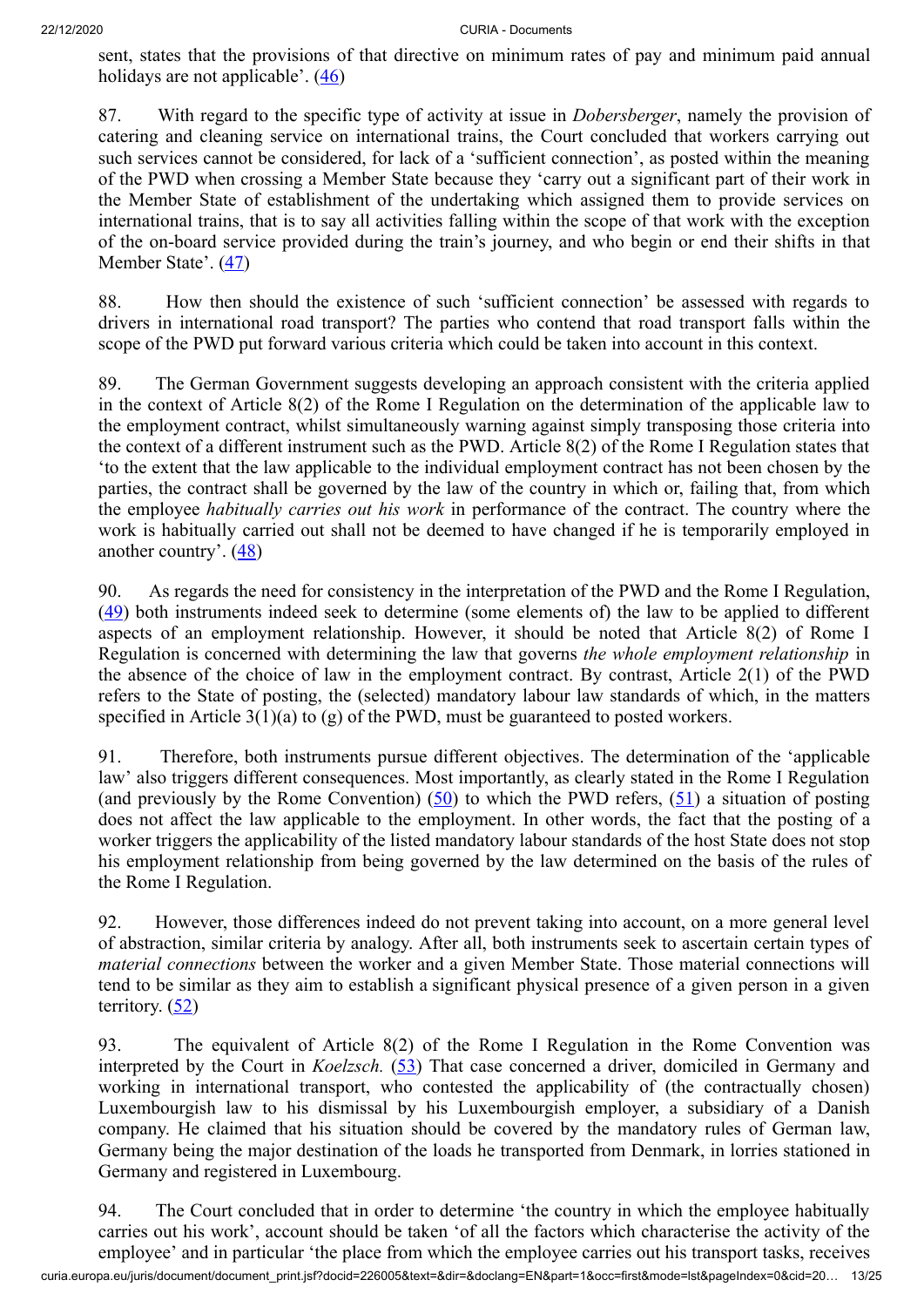<span id="page-13-0"></span>instructions concerning his tasks and organises his work, and the place where his work tools are situated … the places where the transport is principally carried out, where the goods are unloaded and the place to which the employee returns after completion of his tasks'.  $(54)$  $(54)$ 

95. Similarly, in the context of determining the 'place where the employee habitually carries out his work', within the meaning of Article 19(2)(a) of Regulation 44/2001, the Court stated that where the employment contract is 'performed in the territory of several Contracting States and where there is no effective centre of professional activities from which an employee performs the essential part of his duties vis-à-vis his employer', that concept is to be understood as 'referring to the place where, or from which, the employee in fact performs the essential part of his duties vis-à-vis his employer'.  $(55)$  $(55)$ 

<span id="page-13-2"></span><span id="page-13-1"></span>96. Moreover, in the light of the competing objectives that the PWD pursues, [\(56](#page-23-7)) the criteria to be applied should reflect the need to provide the posted workers with the protection that is due in the light of their presence in the host Member State. However, those criteria should not extend the application of the posting rule to just any form of presence in a given Member State as that would cause undue burden for the undertakings posting workers.

<span id="page-13-3"></span>97. When faced with a mosaic of possible connecting elements, the list of which may be particularly diverse in the road transport sector, one must necessarily conduct a case-specific analysis and consider the mutual interplay between those elements. In similarly 'mobile circumstances', Advocate General Saugmandsgaard Øe, and the Court, referred to 'a number of indicia' ([57\)](#page-23-8) or a 'circumstantial method' that 'makes it possible not only to reflect the true nature of legal relationships, …, but also to prevent [the respective concept] from being exploited or contributing to the achievement of circumvention strategies'. ([58\)](#page-23-9)

<span id="page-13-4"></span>98. Certainly, there are likely to be clear-cut cases at each end of the possible spectrum.

99. On the one hand, I agree with those suggesting that mere transit to a Member State or a simple cross-border transport does not qualify as 'posting' within the meaning of the PWD. Such a situation will not allow for the establishment any materially relevant connection between the driver and the Member State through which he or she transits. The situation is similar with regards to what is referred to as 'bilateral transport operations' in which, in principle, the driver crosses a border to deliver the load abroad and drives back.

100. On the other hand, one can imagine a scenario in which an employer places at the disposal of a party located in another Member State for whom the services are intended, a driver employed by him or her to carry out, on a temporary basis, national or international transport operations for that party. For that purpose, that driver will be transported to the place of business of the party for whom the services are intended, will receive instructions and load trucks there, and will carry out the carriages from and to that place. Such a situation will amount, in my view, to a posting within the meaning of the PWD. For all practical purposes, the driver at issue would be transferred to another Member State, assigned to the local base of operations from which transport operations will be carried out, and will be returning to that place after the completion of the transport operations for the time of the posting.

101. Between these two scenarios, many other less clear-cut situations may arise, involving a number of variables. One can imagine a multi-destination international transport operation involving loading and unloading in different locations, with the instructions being received by the driver progressively throughout the transport operation in different locations of the Union.

102. In such a scenario, the examination to be carried out is necessarily bound to be case-specific and circumstantial. In one set of circumstances, specific indicia may be relevant whereas in other factual settings, weighted against another set of indicia, they may not.

<span id="page-13-5"></span>103. However, stated at a rather high level of abstraction, [\(59](#page-23-10)) what is likely to be particularly significant is the place of the undertaking or the person to whom the services of the workers concerned are provided. Especially, if that place is also the one where the transport operations are organised and the drivers receive their assignments and to which they return after the completion of their work.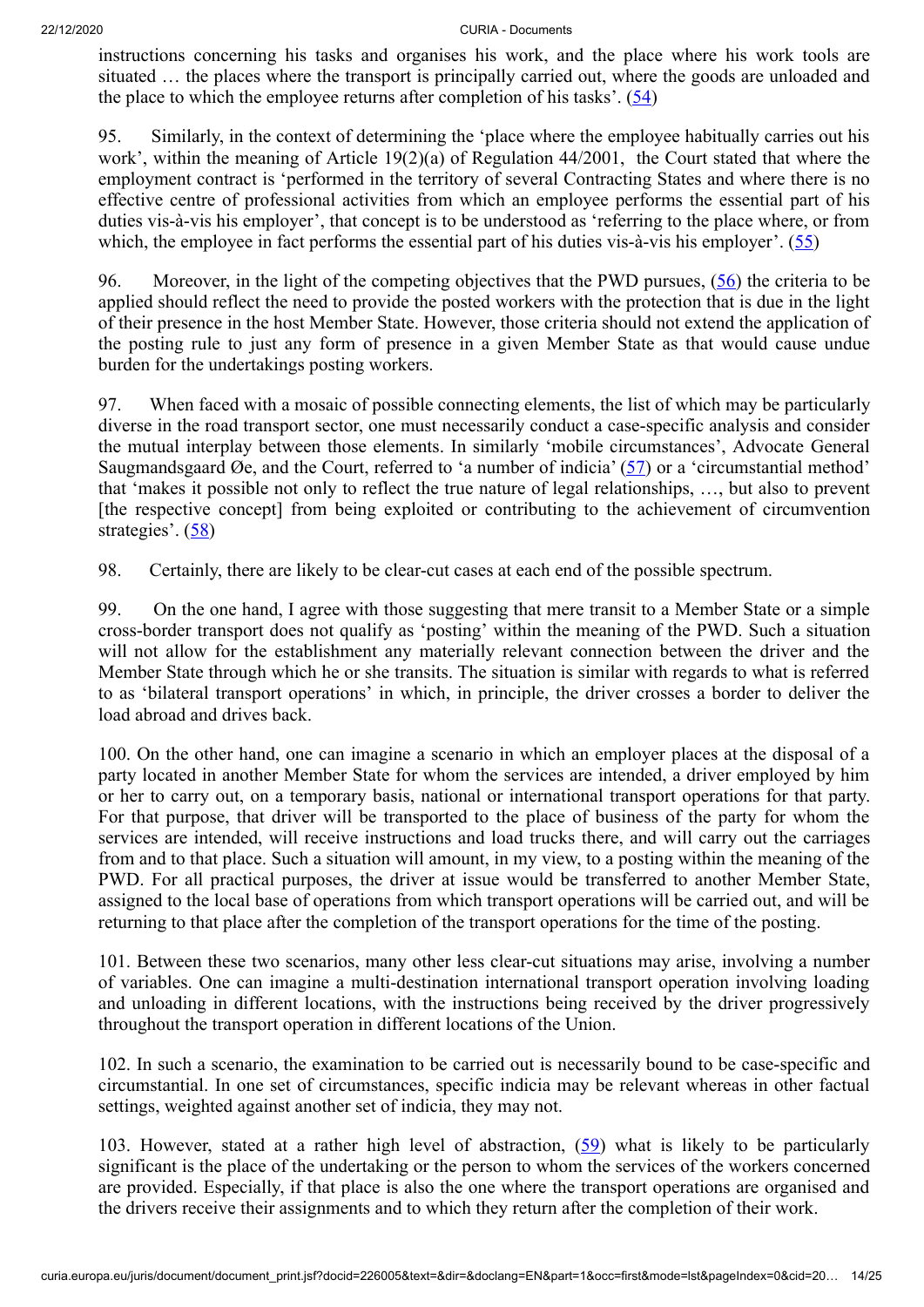104. Those elements, whilst not exhaustive, are to be considered in their mutual interplay. Thus, for instance, the place where the instructions are actually received will matter less when they are received on a flexible basis by electronic communication and literally 'on the road'. However, should they be received, for example, at the place where the transport operations start and end, that is, the place of business of the person on whose behalf they are carried out, such a place will be relevant. By the same token, and considered in isolation, it should not be relevant who immediately transmits the instructions to the respective driver or where they originate from since both places may be located somewhere other than where the driver is actually located, carries out the essential part of his or her work, and covers his or her living costs.

105. above, I conclude that the concept of 'a worker who, for a limited period, carries out his work in the territory of a Member State other than the State in which he normally works' within the meaning of Article 2(1) of the PWD must be understood as a worker who has a sufficient connection with such a territory. Whether such a sufficient connection exists must be determined by reference to all relevant indicia, to be considered together, such as the location of the person to whom the services at issue are addressed, the place where the transport operations are organised and the drivers receive their assignments, and the place to which they return after the completion of their work.

### *2. Relevance of intra-group links*

106. Does the affiliation between the companies concerned make any difference for the assessment of whether there is a posting of workers? The PWD takes into account the relevance of such links for the scenario of intra-group posting described in Article 1(3)(b) of the PWD.

107. The present case is, however, not concerned with the different modalities of posting depending on whether the situation falls under Article  $1(3)(a)$  or (b) of the PWD. The question posed by the referring court is in fact much broader, focusing on the extent to which intra-group ties are relevant for the very concept of the posting of workers under Article 2(1) of the PWD. Should the existence of intra-group link be relevant when considering the earlier question as to whether the situation of posting has occurred at all?

108. The FNV and the Netherlands Government argue, in substance, that the existence of such links should be part of the criteria to be taken into account when assessing whether there is a situation of posting.

109. I cannot agree with such a general proposition. As explained in the preceding section of this Opinion, under the current legislative framework, which lacks any guidance as to the criteria to be used, the examination is bound to be very case-specific. In the course of that assessment, the fact that a worker is posted to an undertaking affiliated with the undertaking making that posting is in and of itself not decisive. A worker can naturally be posted in exactly the same way to an undertaking that is in no way affiliated with the undertaking posting that worker.

110. On the other hand, it also cannot be stated in absolute terms that such an affiliation would always be, under all circumstances, deprived of any relevance. Certainly, in practical terms, intra-group affiliations make it easier for the undertakings involved to agree on a strategy which consists in avoiding the application of the posting rules than it would be for two non-affiliated undertakings. But should that assumption be pushed as far as to in effect create a 'suspicion of avoidance' based on the mere fact that certain services are being provided within or between companies which are in one way or another affiliated with each other? That certainly cannot be the case.

111. Be that as it may, besides the general statement that all three respondent companies have the same shareholder, the information provided in the case file does not reveal any further indications as to why the affiliation between the respective companies should be relevant with respect to the decision as to whether workers have been posted.

112. I would thus suggest leaving that matter indeed open ended: an affiliation between the undertakings involved in a given posting, taken together with all other relevant indicia, may potentially matter for the overall consideration of whether the situation of posting has occurred. It is, however, not in itself decisive.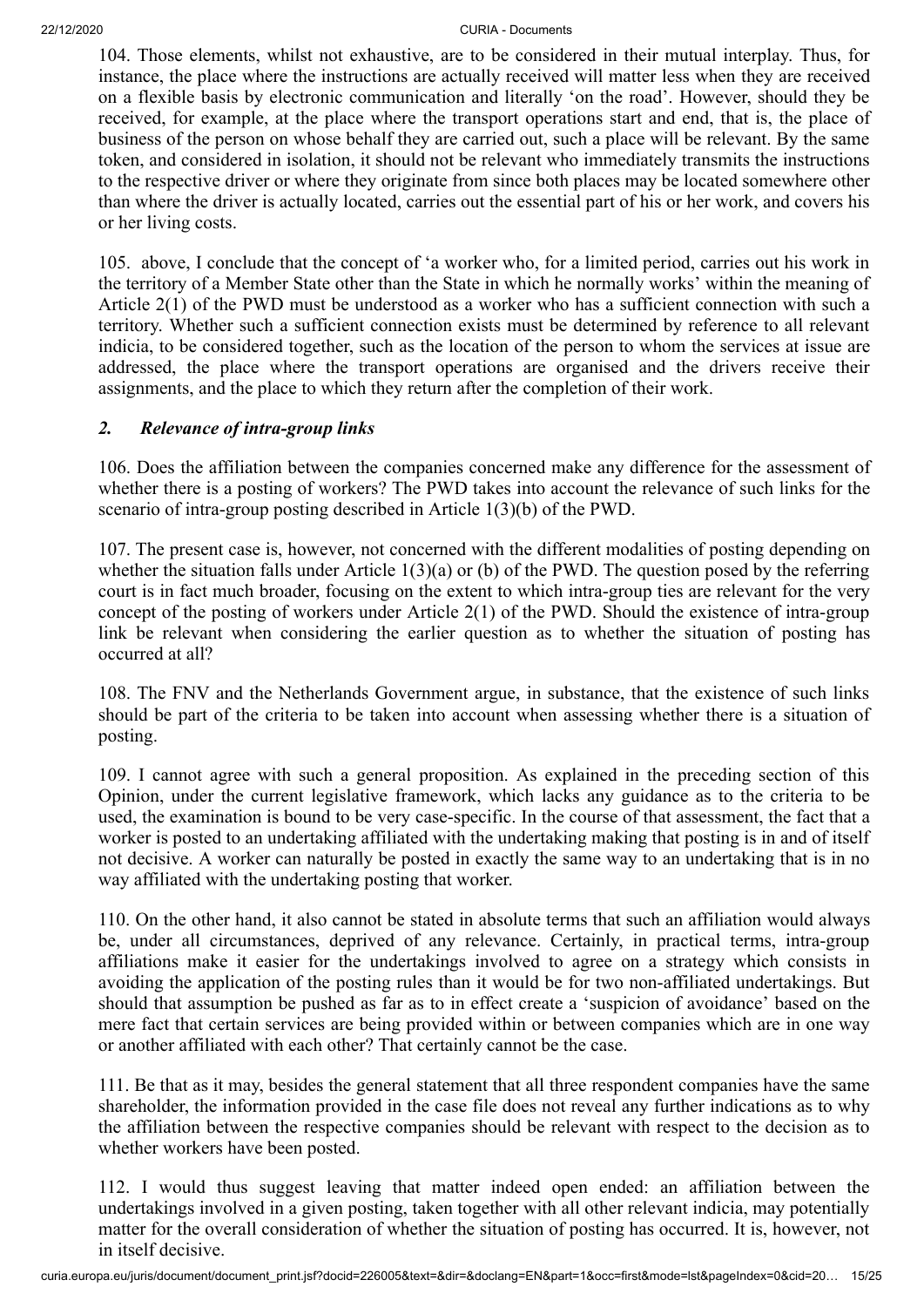### *3. Cabotage and de minimis rule*

113. In the light of the previously expressed doubts regarding the applicability of the PWD to road transport, by the next sub-question, the referring court wishes to know whether cabotage constitutes a situation in which the worker would be considered as posted. If so, it wishes to know whether any *de minimis* rule applies to such posting.

114. First, the concept of cabotage refers generally to a situation in which the transport is carried out between two locations in the same Member State by an undertaking established in a different Member State. Article 2(6) of Regulation No 1072/2009 defines cabotage as 'national carriage for hire or reward carried out on a temporary basis in a host Member State'. [\(60](#page-23-11))

<span id="page-15-2"></span><span id="page-15-1"></span><span id="page-15-0"></span>115. 'The conditions under which non-resident hauliers may operate transport services within a Member State' [\(61](#page-24-0)) are further specified in Article 8 of Regulation No 1072/2009. [\(62](#page-24-1)) In principle, those rules allow up to three cabotage operations to be carried out in the host Member State upon the completion of an international transport into that State, within seven days as from the moment of completion of that transport operation.

116. I recall that recital 17 of Regulation No 1072/2009 declares that the provisions of the PWD apply to transport undertakings performing a cabotage operation.

117. Second, as regards *de minimis* rules, recital 14 of the PWD states that '… a "hard core" of clearly defined protective rules should be observed by the provider of the services notwithstanding the duration of the worker's posting'.

118. However, under Article 3(3) of the PWD, the Member States may decide — after consulting employers' and employees' representatives — that the host country's minimum pay requirement need not apply if the entire duration of the posting lasts for less than one month. No information has been provided in the present case as to the use of that possibility in the Netherlands, and so therefore I shall assume that that exception has not been implemented by that Member State.

119. Apart from that exception, the PWD does not subject the existence of posting to any *de minimis* rule, such as the minimum length or time of the transport carried out, as the Commission and German Government point out.

120. Third, connecting the two previous elements together leads me to the conclusion that for a situation of posting to arise in the specific context of cabotage, no minimum time limit applies.

121. In the light of those elements, my next interim conclusion is that the application of the PWD to cabotage is not subject to any minimum rules concerning the length of such operation in the host Member State.

# *D. Question 3: Collective agreements declared universally applicable*

122. By its third question, the referring court wishes to clarify the concept of 'collective agreements … which have been declared universally applicable', as referred to in Article 3(1) and the first subparagraph of Article 3(8) of the PWD (1). It also inquires whether Article 56 TFEU precludes a situation in which an undertaking, posting a worker to the territory of another Member State, would be obliged contractually to comply with a collective agreement that cannot be regarded as universally applicable (2).

# *1. Concept of 'collective agreements which have been declared universally applicable'*

123. Is the concept of 'collective agreements … which have been declared universally applicable' appearing in the PWD an autonomous concept of EU law? Or is the assessment, subject to the conditions set out in Article 3(1) and the first subparagraph of Article 3(8) of the PWD, a matter for national law?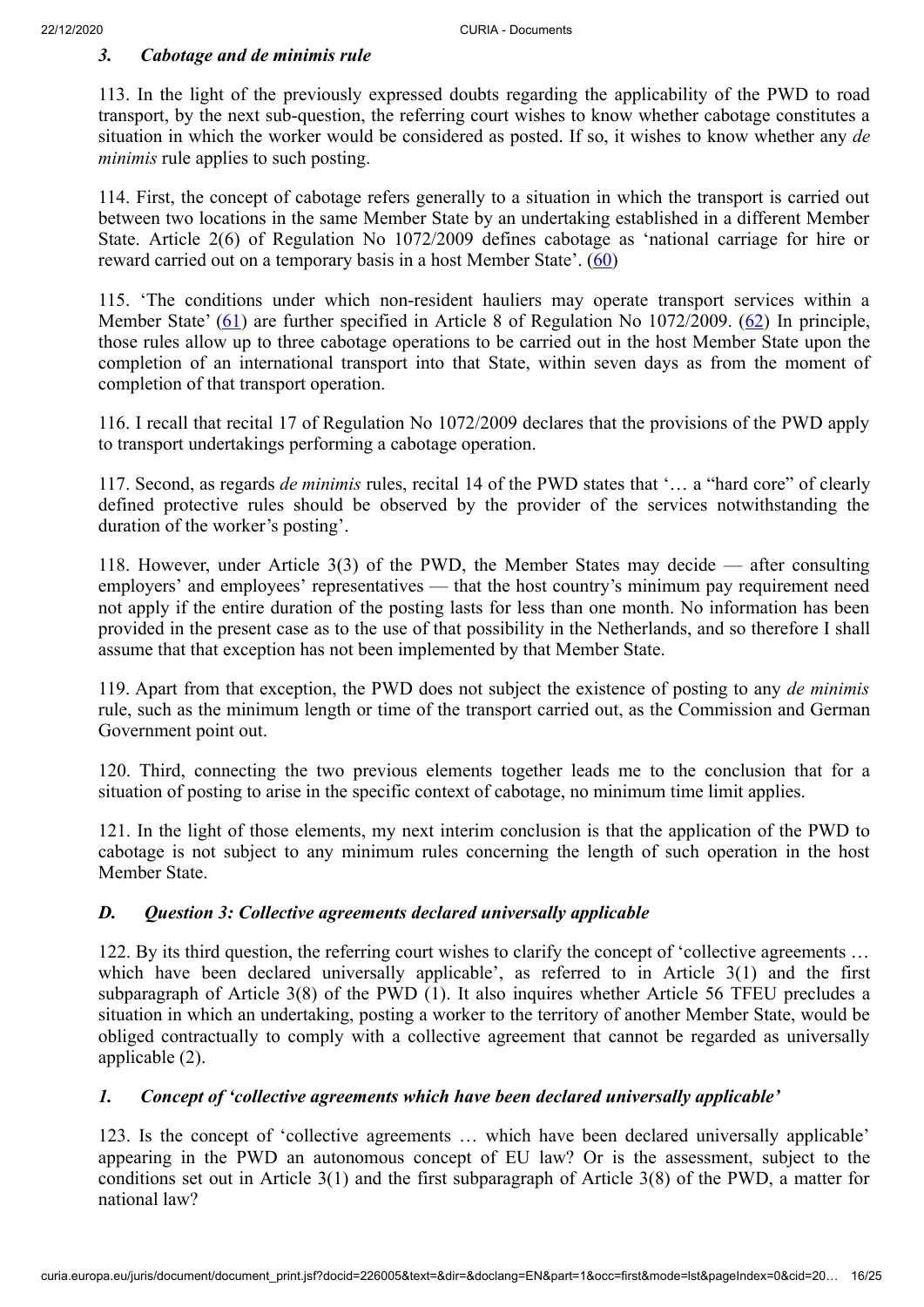124. It follows from Article 3(1) of the PWD that the labour law standards to be granted to posted workers are defined not only in the respective laws of the Member States, but also in 'collective agreements … which have been declared universally applicable … in so far as they concern the activities referred to in the Annex'. That annex concerns, in short, the construction sector. Moreover, by virtue of Article 3(10) of the PWD, the Member State may apply the labour law standards defined in such collective agreements concerning activities other than construction works.

125. From the wording of the preliminary question, as well as from the facts of the present case, I understand that the referring court is interested in the part of the definition which is concerned with the declaration of universal applicability, as opposed to elements under Article 3(8) of the PWD which relate to the observance of an agreement 'by all undertakings in the geographical area and in the profession or industry concerned'. I shall thus focus on the issue of the 'declaration of universal applicability'. That is also the approach embraced by all the parties who have commented on this issue in the present proceedings.

<span id="page-16-0"></span>126. The parties have expressed different points of view on whether the concept of 'collective agreements which have been declared universally applicable' constitutes an autonomous concept of EU law or whether it is to be defined by reference to national law, or by a combination of both. They also expressed different views concerning the implication of the judgment in *Rüffert.* ([63\)](#page-24-2) Taking note of the fact that the collective agreement at issue in that case was not declared universally applicable based on national law, the Court observed that 'in addition the case file … does not contain any evidence to support the conclusion that that agreement is nevertheless capable of being treated as universally applicable within the meaning of [… PWD]'.

127. On the one hand, for the Netherlands Government and the FNV, in the absence of a reference to national law, the concept of 'an agreement declared of general application' is in principle an autonomous concept of EU law. The Netherlands Government adds that a collective agreement that has been declared universally applicable under national law may still not satisfy the conditions of Article 3(8) of the PWD. Conversely, a collective agreement that has not been declared such can never fall within the scope of Article 3(8) of the PWD.

128. On the other hand, according to the German and Polish Governments, universal applicability cannot be determined without reference to national law. In order to fall under Article 3(8) of the PWD, an agreement has to be declared universally applicable under national law *and* comply with Article 3(8) of the PWD. Universal applicability thus requires an act of domestic law.

129. While I agree with the Netherlands Government and the FNV as regards the absence of an express reference to national law, I consider that the language of Article 3(1) of the PWD logically refers to national law, to the extent that it requires the universal applicability to have been 'declared'. Such a declaration, as is rightly pointed out by the German and Polish Governments, requires a specific declaratory act to be taken at national level, following national rules on how such collective agreements should be negotiated and adopted and by whom. As such, I fail to see how such a declaration could constitute a matter of EU law, as all those rules are clearly a matter for national labour law.

130. If the EU legislature intended to establish the concept of the 'collective agreements … which have been declared universally applicable' as an autonomous and independent concept of EU law, it would have presumably used a different wording, perhaps without referring to 'declaration' of universal applicability, and would have provided for at least some substantive or procedural criteria as to how that universal applicability should be assessed. Such an autonomous concept of universal applicability would have to be established based on intrinsic characteristics of the respective agreements. Conversely, by specifying that the collective agreements concerned are those that have been *declared* universally applicable, the EU legislature referred, in my view, to a system under which such a declaration may occur. Because there are no elements that can be relied on in that context in EU law, that system has to necessarily be a national one, in the context of the national organisation of the social dialogue to be conducted among the respective stakeholders.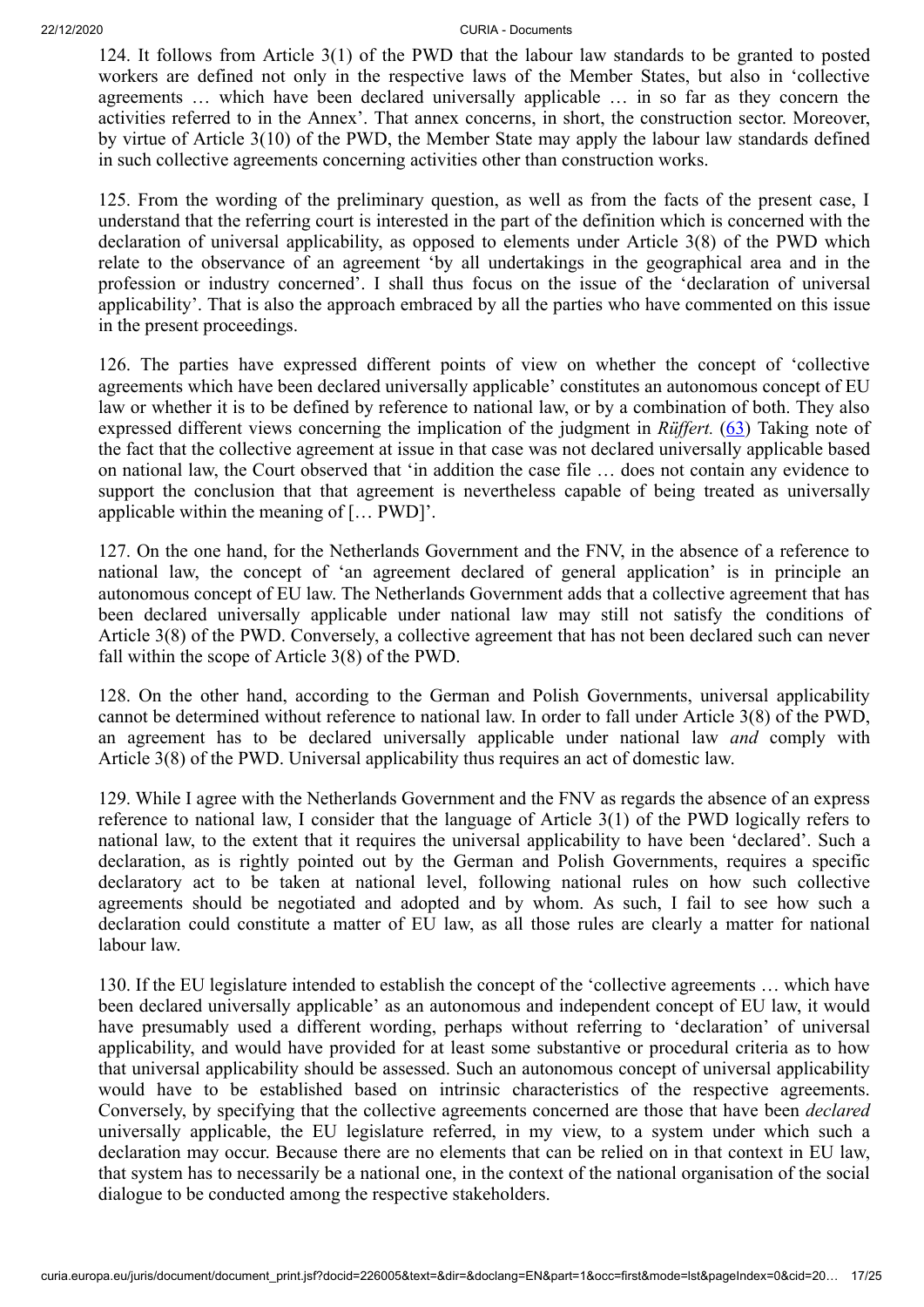<span id="page-17-0"></span>131. Similarly, the second subparagraph of Article 3(8) of the PWD refers to 'a *system* for declaring collective agreements to be of universal application'.  $(64)$  $(64)$  Under that provision, it is only in the absence of such a *system* that the PWD introduces a subsidiary criterion for the Member States to rely on, allowing them to base themselves on 'collective agreements … which are generally applicable to all similar undertakings in the geographical area and in the profession or industry concerned', and/or 'collective agreements which have been concluded by the most representative employers' and labour organisations at national level and which are applied throughout national territory'.

132. That subsidiary option however does not change the main rule that relies on a national system of declaration.

133. As a matter of fact, Netherlands law provides for such a system, as pointed out by the Commission. It follows from the case file that the collective agreement at issue, namely the CLA GT, is to be considered, under national law and subject to the assessment by the referring court, covered by a universal declaration due to the links that exist between that agreement and the CLA PGT.

134. In sum, the concept of 'collective agreements which have been declared universally applicable' under Article 3(1) of the PWD is to be understood as referring to national law. In other words, whether a collective agreement has been declared universally applicable must be determined by reference to the applicable national law on that matter.

# *2. Existence of a restriction to Article 56 TFEU*

135. By question 3(b), the referring court asks whether Article 56 TFEU precludes an undertaking which is established in a Member State and which posts a worker to the territory of another Member State from being obliged by *contractual means* to comply with the provisions of a collective agreement which cannot be regarded as universally applicable under the PWD.

136. That question by the referring court is asked only in the event that the reply to question 3(a) leads to the conclusion that the collective agreement at issue cannot be regarded as having been declared universally applicable within the meaning of the PWD. In such a scenario, the obligation to apply the basic labour conditions of the CLA GT would not flow from the PWD but could still flow from Article 44 of the CLA GT. Would that amount to a restriction within the meaning of Article 56 TFEU, as is claimed by Van den Bosch Transporten BV in the main proceedings?

137. That question requires several clarifications.

138. First, whether the CLA GT is to be considered as having been declared universally applicable is a matter of national law. Thus, it is ultimately a decision for the referring court to make. The referring court indicates in the order of reference that under national law, the collective agreement at issue, the CLA GT, is to be considered as having been declared universally applicable.

139. If that is indeed the case under national law, then question 3(b) is hypothetical.

140. Having said that, the referring court can still reach a contrary opinion and conclude that the CLA GT cannot be considered as having been declared universally applicable. That would make it necessary to respond the question 3(b).

141. Second, as set out in the order for reference, the source of the incompatibility would be the application of the basic labour conditions set out in the CLA GT to a foreign undertaking posting workers, despite the fact that the CLA GT cannot be considered to be universally applicable. The referring court asks that question despite the fact that Article 44 of the CLA GT appears to link the applicability of those obligations only '*when that stems from the [PWD]*'. ([65\)](#page-24-4) In my opinion, for the purpose of question 3(b), that part of Article 44 of the CLA GT has, in reality, to be rather read as 'even when that does not stem from the PWD'.

<span id="page-17-1"></span>142. Seen in this light, question 3(b) would then be asking whether Article 56 TFEU precludes an undertaking which is established in a Member State and which posts a worker to the territory of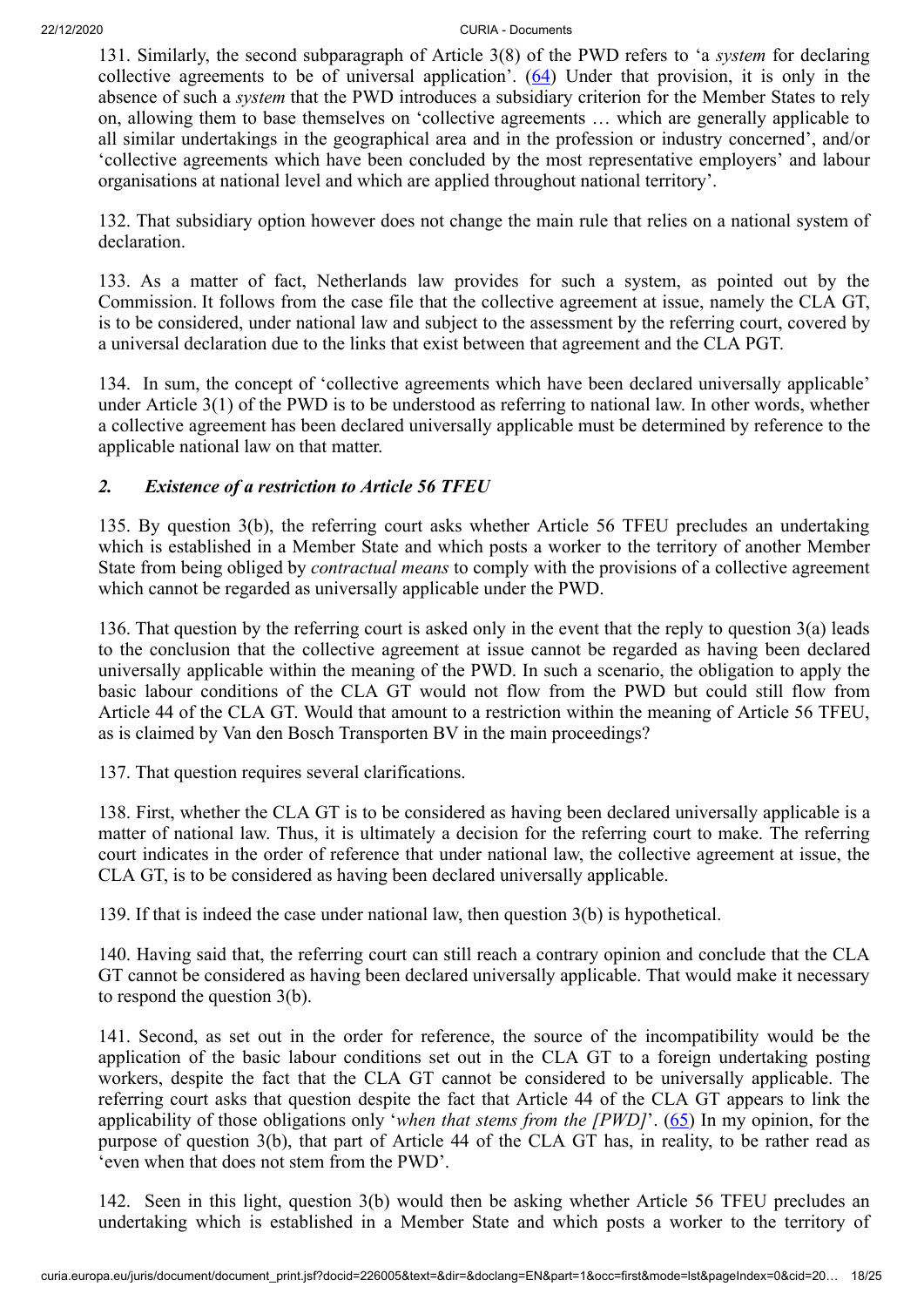another Member State, from being obliged to comply with the provisions of a collective agreement which cannot be regarded as having been declared universally applicable under the PWD.

143. Assuming that I have understood the question correctly, and leaving aside the puzzling issue of under which provision of national law could a collective agreement that is not universally applicable still be declared binding on service providers from other Member States, the response to that question would indeed subsequently follow from the analysis of restrictions to the freedom to provide services under Article 56 TFEU.

144. I agree with the Netherlands Government that the situation described in question 3(b) would then constitute a restriction of freedom to provide services. It would impose a burden on the undertakings concerned, because it would require compliance with obligations corresponding to those defined in the PWD *beyond the scope* of that instrument. The key question would then be whether such a restriction could be justified by overriding reasons relating to the public interest and whether it meets the test of proportionality.

145. I note that the order for reference does not contain any further information about the possible justification and elements relevant for the test of proportionality.

<span id="page-18-2"></span><span id="page-18-1"></span><span id="page-18-0"></span>146. As regards the justification by overriding reasons to the public interests, I agree with the German and Netherlands Governments that the protection of workers  $(66)$  $(66)$  and prevention of unfair competition ([67\)](#page-24-6) could qualify as such. Those grounds effectively overlap with the objectives pursued by the PWD discussed above.  $(68)$  $(68)$  It is thus for the referring court to verify whether, viewed objectively, the authors of the CLA GT pursued, when drafting Article 44 thereof, the promotion of the rights of the posted workers or the prevention of unfair competition.

<span id="page-18-3"></span>147. As the Court repeatedly recalled, in order to be justified, a measure must be apt to ensure attainment of the objective pursued by it and must not go beyond what is necessary in that connection. ([69](#page-24-8)) That assessment would be ultimately for the referring court to make, bearing in mind however, that in and within the PWD, the European legislature already achieved a certain balance between the competing and rather opposing objectives pertaining to the PWD.

### **V. Conclusion**

148. I suggest that the Court reply to Hoge Raad der Nederlanden (Supreme Court of the Netherlands) as follows:

- (1) Directive 96/71/EC of the European Parliament and of the Council of 16 December 1996 concerning the posting of workers in the framework of the provision of services must be interpreted as meaning that it also applies to a worker who works as a driver in the road transport sector and who is posted, within the meaning of that directive, to the territory of a Member State other than the Member State in which he or she normally works.
- (2)(a) The concept of 'a worker who, for a limited period, carries out his work in the territory of a Member State other than the State in which he normally works' within the meaning of Article 2(1) of Directive 96/71 must be understood as a worker who has a sufficient connection with such a territory. Whether such a sufficient connection exists must be determined by reference to all relevant indicia, to be considered together, such as the location of the person to whom the services at issue are addressed, the place where the transport operations are organised and the drivers receive their assignments and to which they return after the completion of their work.
- (2)(b) Affiliation between the undertakings involved in a given posting, taken together with all other relevant indicia, may potentially matter for the overall consideration of whether the situation of posting has occurred. It is, however, not in itself decisive.
- (2)(c) Cabotage is covered by the scope of Directive 96/71. The application of Directive 96/71 to cabotage is not subject to any minimum rules concerning the length of the cabotage operation in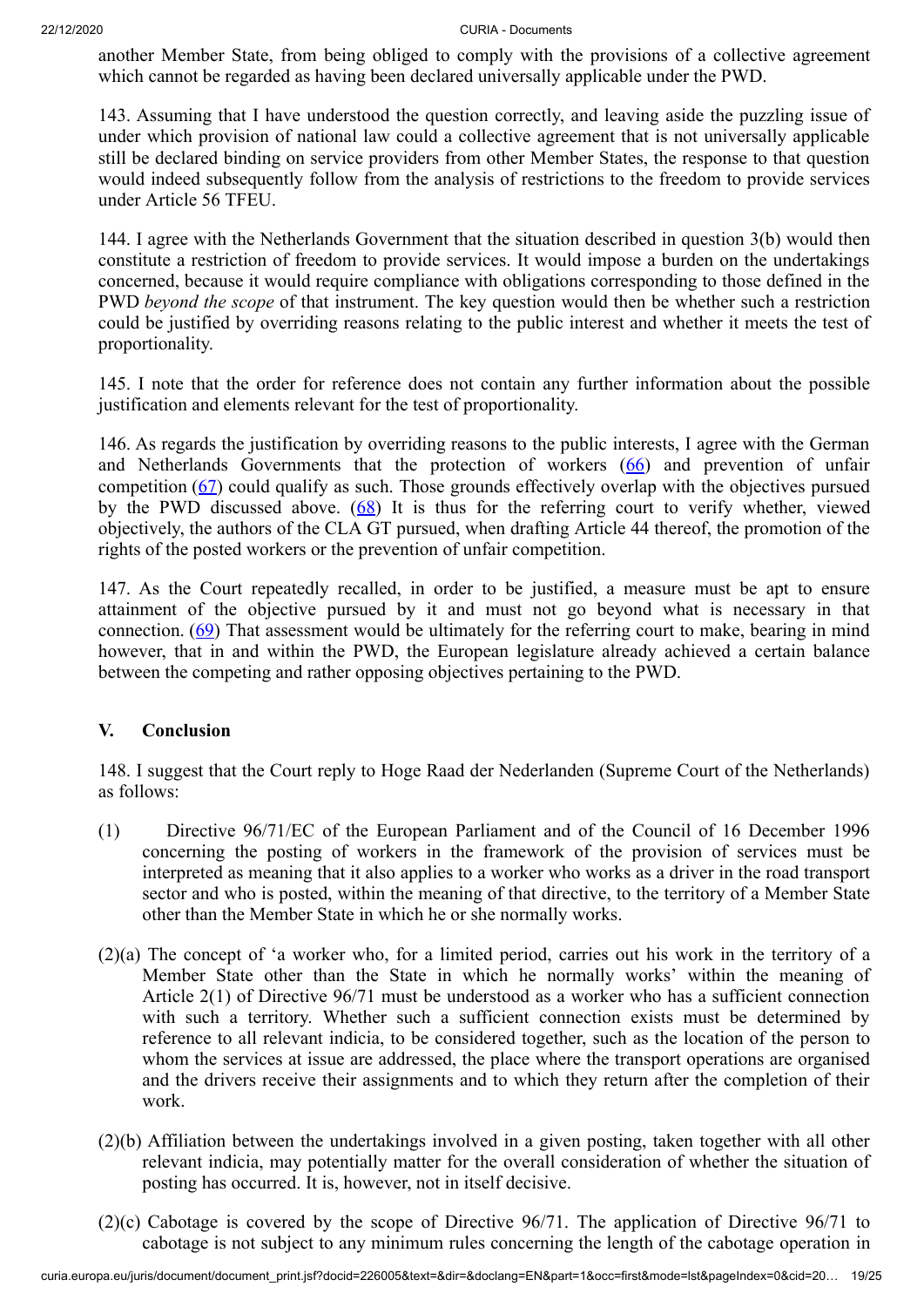the host Member State.

(3) Article 3(1) of Directive 96/71 is to be interpreted as meaning that the question whether a collective agreement has been declared universally applicable must be determined by reference to the applicable national law.

<span id="page-19-0"></span>[1](#page-0-0) Original language: English.

<span id="page-19-1"></span>[2](#page-0-1) Directive of the European Parliament and of the Council of 16 December 1996 (OJ 1997 L 18, p. 1).

<span id="page-19-2"></span>[3](#page-3-0) The 1980 Convention on the Law Applicable to Contractual Obligations (OJ 1980 L 266, p. 1, consolidated version (OJ 2005 L 334, p. 1); 'the Rome Convention' .

<span id="page-19-3"></span>[4](#page-3-1) Regulation (of the European Parliament and of the Council of 17 June 2008 on the law applicable to contractual obligations (Rome I) (OJ 2008 L 177, p. 6; 'the Rome I Regulation').

<span id="page-19-4"></span>[5](#page-4-0) Italics added.

<span id="page-19-5"></span>[6](#page-5-0) See, for example, judgment of 19 November 2019, *A. K. and Others (Independence of the Disciplinary Chamber of the Supreme Court)*, C‑585/18, C‑624/18 and C‑625/18, EU:C:2019:982, paragraph 132).

<span id="page-19-6"></span>[7](#page-6-0) Directive of the European Parliament and of the Council of 28 June 2018 amending Directive 96/71 (OJ 2018 L 173, p. 16).

<span id="page-19-7"></span>[8](#page-6-1) Directive 2006/123/EC of the European Parliament and of the Council of 12 December 2006 on services in the internal market (OJ 2006 L 376, p. 36).

<span id="page-19-8"></span>[9](#page-6-2) Referring to judgment of 20 December 2017, *Asociación Profesional Elite Taxi* (C‑434/15, EU:C:2017:981, paragraph 44).

<span id="page-19-9"></span>[10](#page-6-3) See, for example, Van Hoek, A., Houwerzijl, M., *Report for the Dutch Social Partners in Transport*, Radboud University, Nijmegen, 2008, p. 88.

<span id="page-19-10"></span>[11](#page-6-4) For example, Barnard, C., *EU Employment Law*, Oxford University Press, Oxford, 2012, p. 234; Van Overbeeke, F., 'Do we need a new conflict-of-laws rule for labour in the European road transport sector? Yes we do', *From social competition to social dumping*, Intersentia, Cambridge, 2016, pp. 107-108 (footnote 2); Lhernould, J-P., 'Directive (EU) 2018/957 of 28 June 2018 amending Directive 96/71/EC concerning the posting of workers in the framework of the provision of services — What will change in 2020?', *ERA Forum*, vol. 20(2), 2019, p. 255.

<span id="page-19-11"></span>[12](#page-7-0) Opinion of Advocate General Szpunar (C‑16/18, EU:C:2019:638, points 34, 35 and 37).

<span id="page-19-12"></span>[13](#page-7-1) Judgment of 19 December 2019, *Dobersberger* (C‑16/18, EU:C:2019:1110, paragraph 24).

<span id="page-19-13"></span>[14](#page-7-2) See, notably, judgments of 10 December 2002, British American Tobacco (Investments) and Imperial Tobacco (C‑491/01, EU:C:2002:741) or of 12 July 2005, *Alliance for Natural Health and Others* (C‑154/04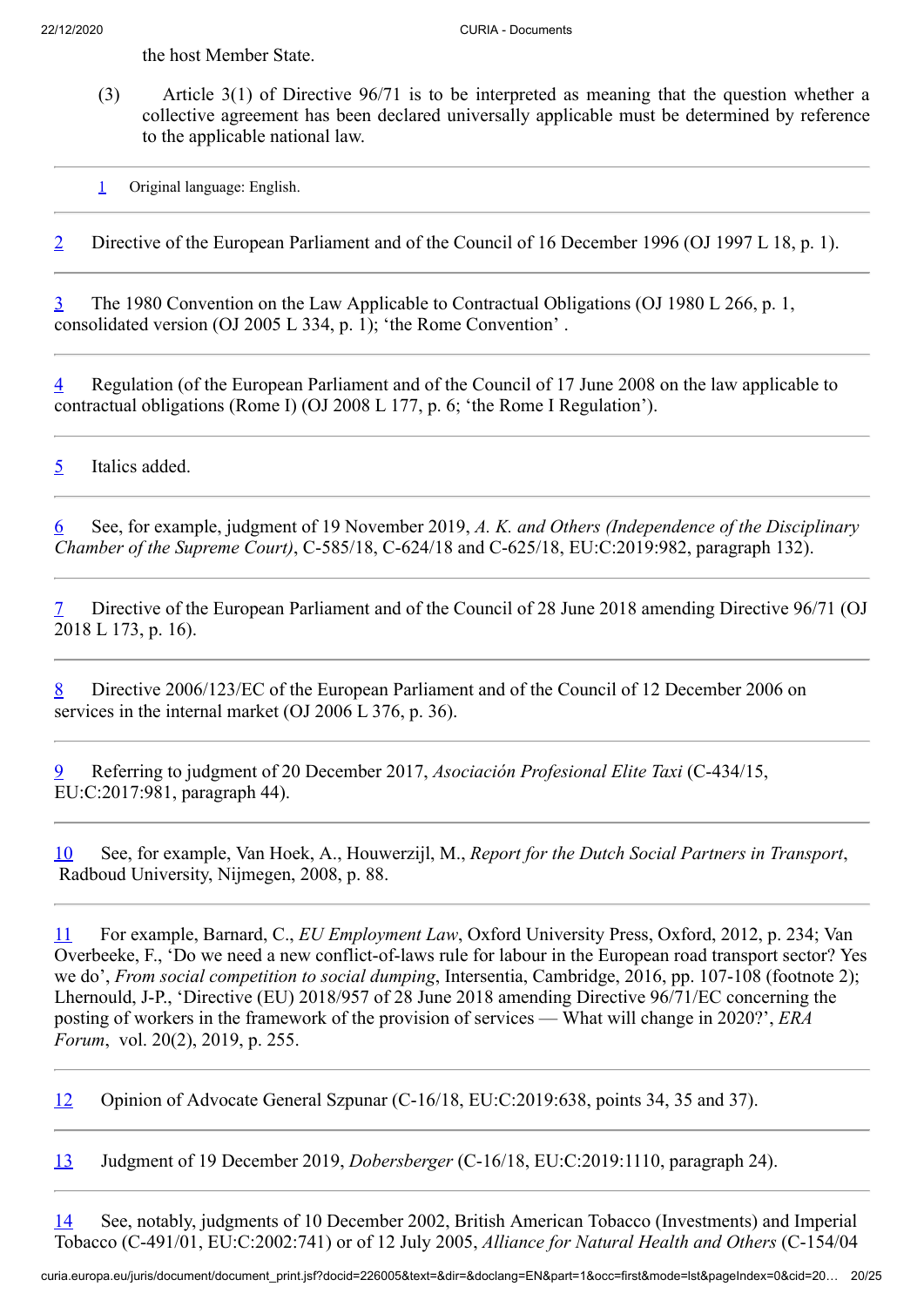and C‑155/04, EU:C:2005:449).

<span id="page-20-0"></span>[15](#page-7-3) See, for example, judgment of 20 May 2003, *Österreichischer Rundfunk and Others* (C‑465/00, C‑138/01 and C‑139/01, EU:C:2003:294, paragraphs 41 to 43) or of 6 November 2003, *Lindqvist* (C‑101/01, EU:C:2003:596, paragraphs 40 to 42).

<span id="page-20-1"></span>[16](#page-7-4) See judgment of 13 June 2019, Moro (C‑646/17, EU:C:2019:489, paragraphs 32 and 33) and my Opinion in that case exploring that issue in detail (EU:C:2019:95, especially points 37 to 54).

<span id="page-20-2"></span>[17](#page-7-5) Judgments of 10 December 2002, British American Tobacco (Investments) and Imperial Tobacco (C‑491/01, EU:C:2002:741, paragraphs 96-97) and of 12 July 2005, *Alliance for Natural Health and Others* (C‑154/04 and C‑155/04, EU:C:2005:449, paragraph 41).

<span id="page-20-3"></span>[18](#page-8-0) With the explicit exception provided for merchant navy undertakings as regards seagoing personnel, pursuant to Article 1(2) of the PWD. In this regard, I cannot but to subscribe to the reasoning made on this point by Procureur-Generaal Drijber before the referring court in the case in the main proceedings (Opinion of 7 September 2018, NL:PHR:2018:943, point 5.3).

<span id="page-20-4"></span>[19](#page-8-1) Compare, *a contrario*, the explanation concerning the legal basis provided by the Commission in the current proposal of rules on posting specific to transport sector: 'Directives 96/71/EC and 2014/67/EU are founded on (what is now) Article 53(1) TFEU. However, since the rules proposed here exclusively pertain to situations specific to the provision of transport services, Article 91(1) TFEU should be relied upon.' Proposal for a directive of the European Parliament and of the Council amending Directive 2006/22/EC as regards enforcement requirements and laying down specific rules with respect to Directive 96/71/EC and Directive 2014/67/EU for posting drivers in the road transport sector, COM(2017) 278 final, p. 3 in fine.

<span id="page-20-5"></span>[20](#page-8-2) See also van Hoek, A., Houwerzijl, M., *Report for the Dutch Social Partners in Transport,* Radboud University, Nijmegen, 2008, p. 88. observing that the explicit exclusion of seagoing personnel of merchant navy undertakings 'indicates that other personnel in international transport do in principle fall under the scope of the Directive, in so far the other conditions are met'.

<span id="page-20-6"></span>[21](#page-8-3) COM(91) 230 final, SYN 346 of 1 August 1991, Proposal for a Council Directive concerning the posting of workers in the framework of the provision of services, point 23. The draft Article 1 provided that the directive 'shall apply to undertakings regardless of the State in which they are established …'. The draft Article 2 enumerated the three situations of posting. (Italics added.)

<span id="page-20-7"></span>[22](#page-8-4) Council document No 10048/96, Statements for entry in the Council Minutes. SOC 264 CODEC 550, Statement No 3: 'The provisions of Article 1(3)(a) cover posting situations which meet the following conditions: — the transnational provision of services by an undertaking on its own account and under its direction under a contract concluded between the undertaking and the party for whom the services are intended; — posting as part of such provision of services. Therefore, if the above conditions are not met, the following situations do not fall within the scope of Article  $1(3)(a)$ : — that of a worker who is normally employed in the territory of two or more Member States and who forms part of the mobile staff of an undertaking engaged in operating professionally on its own account international passenger or *goods transport services* by rail, road, air or water; …' (Italics added.)

<span id="page-20-8"></span>[23](#page-8-5) Document of the Council Working Party on Social Questions on 29 October 1992, 9790/92 of 10 November 1992, p. 5; document of the Council Working Party on Social Questions of 13 July 1993, 9570/93, of 3 November 1993, p. 5; document of the Council Working Party on Social Question on 24 September 1992, 8255/92 of 9 October 1992, p. 5.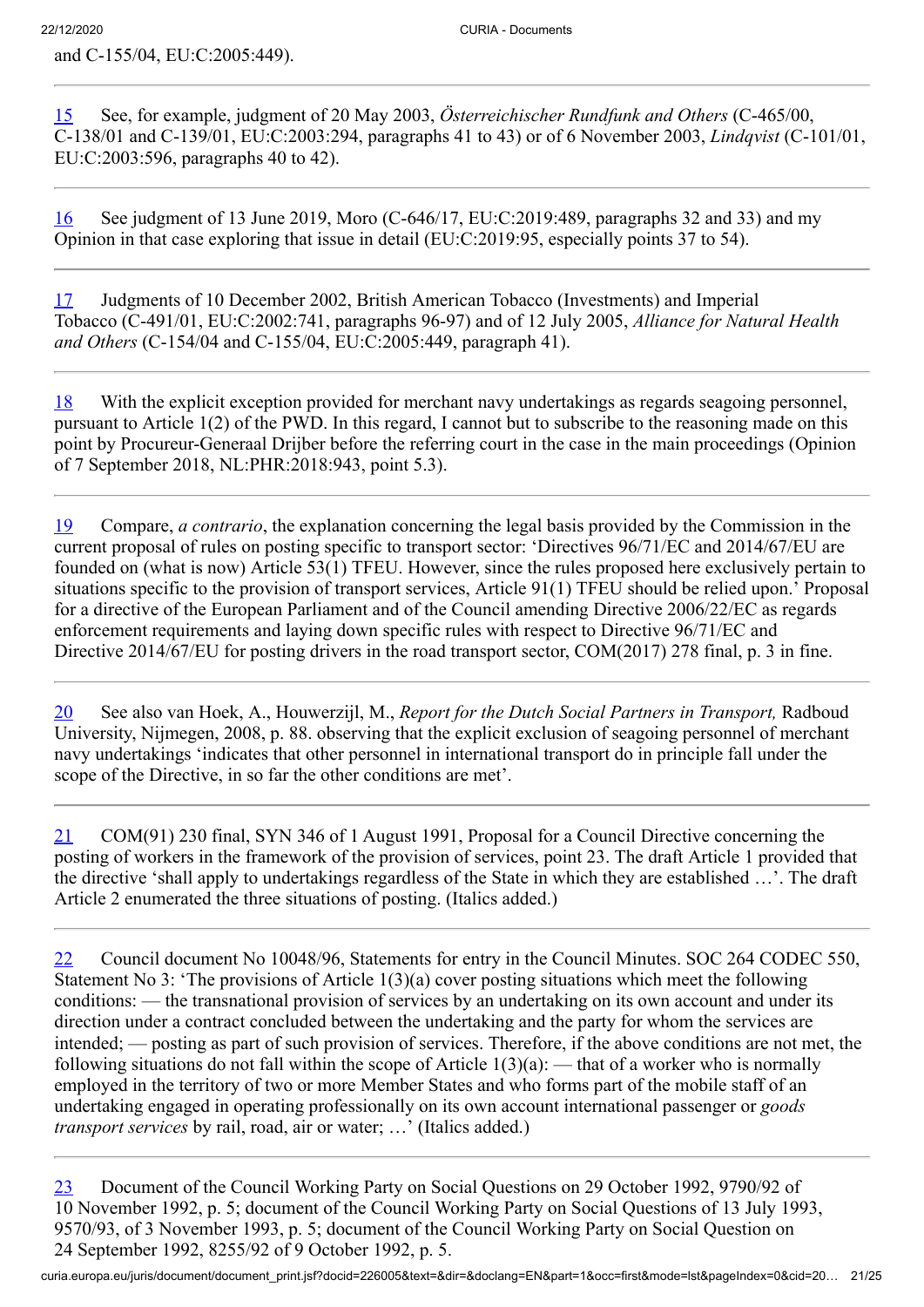<span id="page-21-0"></span>[24](#page-9-0) Regulation of the European Parliament and of the Council of 21 October 2009 on common rules for access to the international road haulage market (OJ 2009 L 300, p. 72).

<span id="page-21-1"></span>[25](#page-9-1) Defined by Article 2(6) of that regulation in essence as 'national carriage for hire or reward carried out on a temporary basis in a host Member State'.

<span id="page-21-2"></span>[26](#page-9-2) Regulation of the European Parliament and of the Council of 21 October 2009 on common rules for access to the international market for coach and bus services, and amending Regulation (EC) No 561/2006 (OJ 2009 L 300, p. 88).

<span id="page-21-3"></span>[27](#page-9-3) Directive of the European Parliament and of the Council of 15 May 2014 on the enforcement of Directive 96/71/EC concerning the posting of workers in the framework of the provision of services and amending Regulation (EU) No 1024/2012 on administrative cooperation through the Internal Market Information System ('the IMI Regulation') (OJ 2004 L 159, p. 11). (Italics added.)

<span id="page-21-4"></span>[28](#page-9-4) Revision of the Posting of Workers Directive — frequently asked questions, 8 March 2016, updated on 24 October 2017 (MEMO/16/467).

<span id="page-21-5"></span>[29](#page-9-5) Support study for an impact assessment for the revision of the social legislation in road transport, Final report, Study contract No MOVE/D3/2016-605, authors: Gibson, G., Tsamis, A., Lohr, E., Guidorzi, E., Levin, S., May 2017, p. 7.

<span id="page-21-6"></span>[30](#page-9-6) Cited above, footnote 7.

<span id="page-21-7"></span>[31](#page-9-7) For the purpose of this case and this Opinion, I do not think it necessary to engage in the (EU law rather traditional) type of discussions as to whether a rule embodied in a new version of legislative instrument is (i) a codification of what has always been there, although just 'implicit' or (ii) a genuine amendment, expressly enacting a new rule departing from the previous version of that same instrument.

<span id="page-21-8"></span>[32](#page-9-8) COM(2017) 278 final Proposal for a directive of the European Parliament and of the Council amending Directive 2006/22/EC as regards enforcement requirements and laying down specific rules with respect to Directive 96/71/EC and Directive 2014/67/EU for posting drivers in the road transport sector, p. 2.

<span id="page-21-9"></span>[33](#page-10-0) Ibid, p. 2.

<span id="page-21-10"></span>[34](#page-10-1) I note that such difficulties were already acknowledged in the Commission proposal of 8 March 2016 for amending Directive 96/71/EC, COM(2016) 128.

<span id="page-21-11"></span>[35](#page-10-2) See also judgments of 18 December 2007, *Laval un Partneri* (C‑341/05, EU:C:2007:809, paragraphs 60 and 68), and of 12 February 2015, *Sähköalojen ammattiliitto* (C‑396/13, EU:C:2015:86, paragraph 31). See also p. 16, point 27 of the proposal COM(1991) 230.

<span id="page-21-12"></span>[36](#page-10-3) Judgment of 12 February 2015, *Sähköalojen ammattiliitto* (C‑396/13, EU:C:2015:86, paragraph 31). See also judgment of 19 June 2008, *Commission* v *Luxembour*g (C‑319/06, EU:C:2008:350, paragraph 24 and the case-law cited).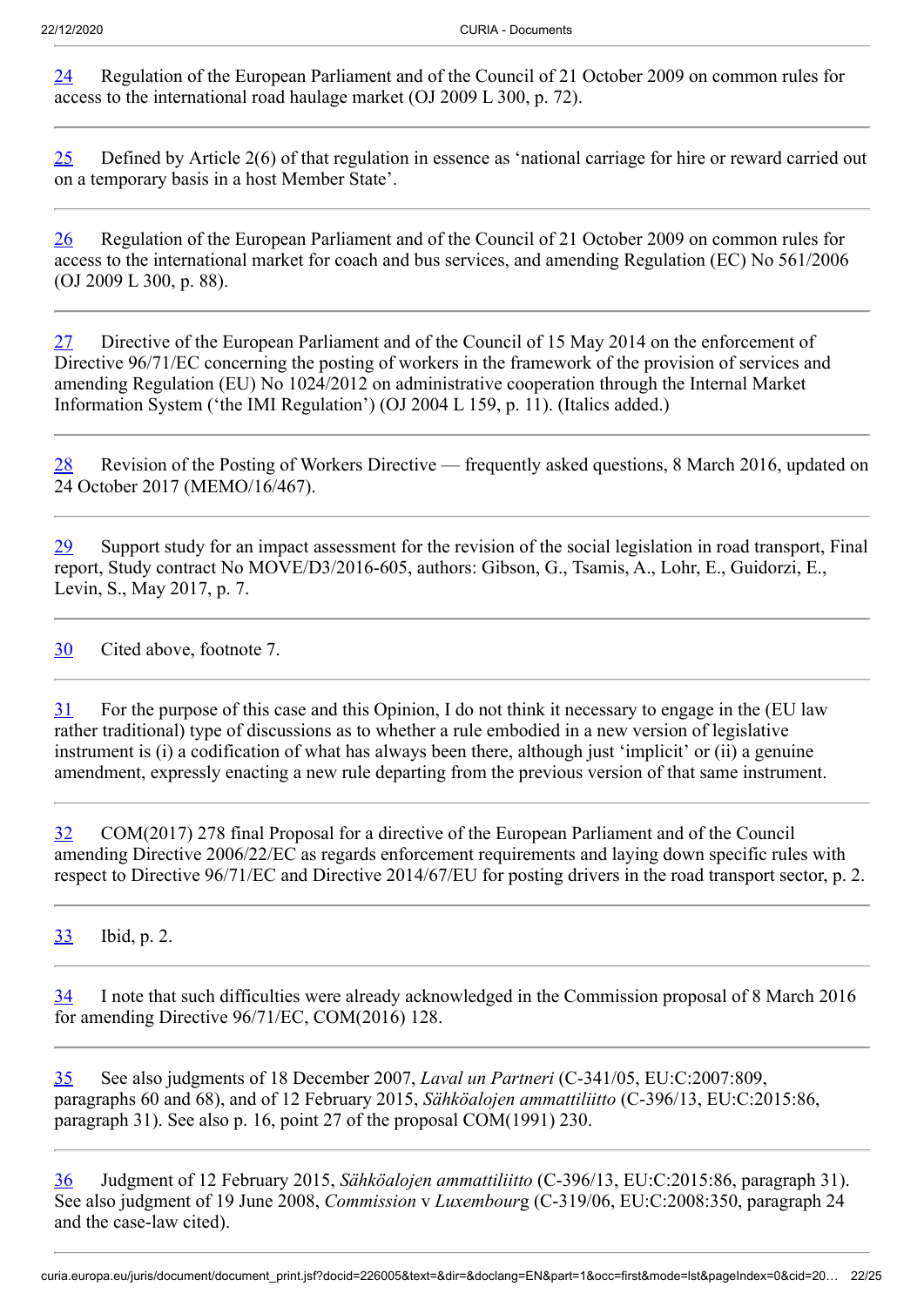<span id="page-22-1"></span><span id="page-22-0"></span>[38](#page-10-5) Opinion of Advocate General Szpunar in *Dobersberger* (C‑16/18, EU:C:2019:638, points 23 and 24). See also judgments of 18 December 2007, *Laval un Partneri* (C‑341/05, EU:C:2007:809, paragraphs 74 to 76), and of 12 February 2015, *Sähköalojen ammattiliitto* (C‑396/13, EU:C:2015:86, paragraph 30).

<span id="page-22-2"></span>[39](#page-10-6) Unless naturally the unspoken assumption behind that proposition is that if one were not to accept *some* restrictions on the freedom to provide services, there would be *none* at all. In this way, in a truly Orwellian language, restriction is indeed freedom.

# <span id="page-22-3"></span>[40](#page-10-7) Above, point 35.

<span id="page-22-4"></span>[41](#page-10-8) Similar views have been expressed in some parts of legal scholarship. See, for example, Lhernould, J-P., 'Directive (EU) 2018/957 of 28 June 2018 amending Directive 96/71/EC concerning the posting of workers in the framework of the provision of services — What will change in 2020?', *ERA Forum*, vol. 20(2), 2019, p. 255; Van Overbeeke, F., 'Do we need a new conflict-of-laws rule for labour in the European road transport sector? Yes we do', *From Social Competition to Social Dumping,* Intersentia, Cambridge, 2016, pp. 114 and 119-120; Even, Z., Zwanenburg, A., 'A Dutch insight into the applicability of the Posted Workers Directive on international road transport. But still: a long and winding road ahead? (NL), *European Employment Law Cases,* vol. 2(3), 2017, p. 157; Laagland, F., 'Navigeren door het labyrint van grensoverschrijdende detachering — de fundamentele verkeersvrijheden, de Detacheringsrichtlijn en het internationaal privaatrecht', *Arbeidsrechtelijke Annotaties*, vol. 10(2), 2016, p. 19.

<span id="page-22-5"></span>[42](#page-10-9) See the explanatory memorandum of proposal referred above in footnote 32, p. 5 and the draft recital 9.

<span id="page-22-6"></span>[43](#page-10-10) Opinion of Advocate General Saugmandsgaard Øe in Joined Cases *CRPNPAC and Vueling Airlines* (C‑370/17 and C‑37/18, EU:C:2019:592, point 131), concerning the flying personnel in the context of posting under Regulation (EEC) No 1408/71 of the Council of 14 June 1971 on the application of social security schemes to employed persons and their families moving within the Community (OJ, English Special Edition, Series I 1971(II), p. 416), as amended by Regulation (EC) No 1992/2006 of the European Parliament and of the Council of 18 December 2006 (OJ 2006 L 392, p. 1) .

<span id="page-22-7"></span>[44](#page-10-11) Ibid.

<span id="page-22-8"></span>[45](#page-11-0) See my Opinions in *Lidl* (C‑134/15, EU:C:2016:169, point 90), and in *Confédération paysanne and Others* (C‑528/16, EU:C:2018:20, point 139).

<span id="page-22-9"></span>[46](#page-12-0) Judgment of 19 December 2019, *Dobersberger* (C‑16/18, EU:C:2019:1110, paragraph 31).

<span id="page-22-10"></span>[47](#page-12-1) Judgment of 19 December 2019, *Dobersberger* (C‑16/18, EU:C:2019:1110, paragraph 33). The concept of sufficient connection is also referred to in the draft recitals 11 and 12 of the 2017 Proposal quoted above, footnote 32.

<span id="page-22-11"></span>[48](#page-12-2) Italics added.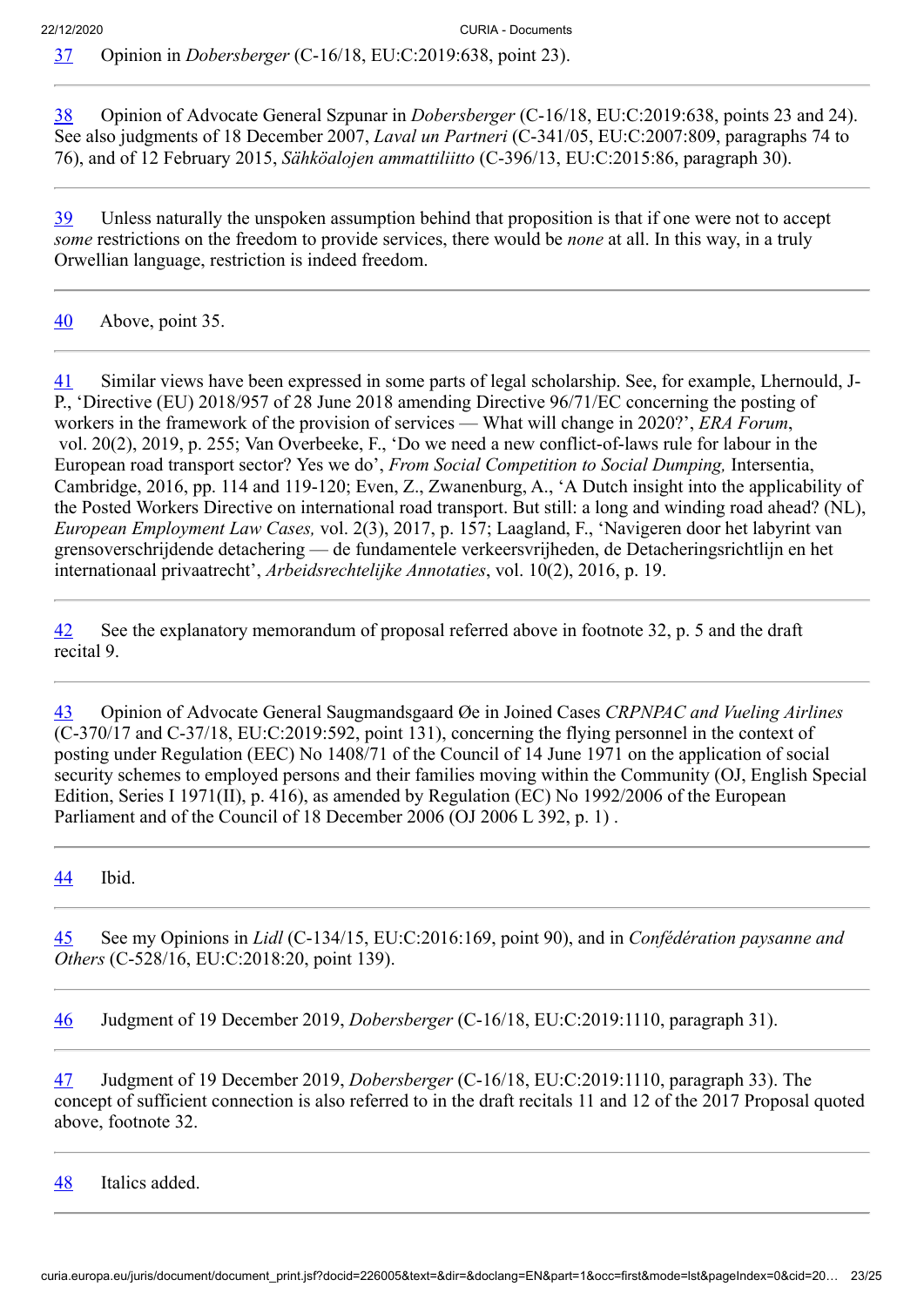<span id="page-23-0"></span>[49](#page-12-3) The recitals 7 to 11 of the PWD repeatedly refer to the Rome Convention, which is the legal predecessor of the Rome I Regulation.

<span id="page-23-1"></span>[50](#page-12-4) Recital 34 of the Rome I Regulation: 'The rule on individual employment contracts should not prejudice the application of the overriding mandatory provisions of the country to which a worker is posted in accordance with [the PWD].'

<span id="page-23-2"></span>[51](#page-12-5) See recital 10 of the PWD: 'Whereas Article 7 of the said Convention lays down, subject to certain conditions, that effect may be given, concurrently with the law declared applicable, to the mandatory rules of the law of another country, in particular the law of the Member State within whose territory the worker is temporarily posted.' See, to that effects effect, Article 8 of the Rome I Regulation. Article 8(2) in fine states: 'The country where the work is habitually carried out shall not be deemed to have changed if he is temporarily employed in another country.'

<span id="page-23-3"></span>[52](#page-12-6) See by analogy and on the relevance of the notion of 'home base' under Regulation (EEC) No 3922/91 of 16 December 1991 on the harmonisation of technical requirements and administrative procedures in the field of civil aviation (OJ 1999 L 373, p. 4) for the purpose of determining the concept of 'place where the employee habitually carries out his work' under Council Regulation (EC) No 44/2001 of 22 December 2000 on jurisdiction and the recognition and enforcement of judgments in civil and commercial matters (OJ 2000 L 12, p. 1 ('Regulation 44/2001'), judgment of 14 September 2017, *Nogueira and Others* (C‑168/16 and C‑169/16, EU:C:2017:688, paragraphs 65 to 69).

<span id="page-23-4"></span>[53](#page-12-7) Judgment of 15 March 2011, (C‑29/10, EU:C:2011:151). See also judgment of 15 December 2011, *Voogsgeerd* (C‑384/10, EU:C:2011:842).

<span id="page-23-5"></span>[54](#page-13-0) Judgment of 15 March 2011, *Koelzsch* (C‑29/10, EU:C:2011:151, paragraphs 48 and 49). See also judgment of 12 September 2013, *Schlecker* (C‑64/12, EU:C:2013:551, paragraphs 30 to 34 and the case-law cited).

<span id="page-23-6"></span>[55](#page-13-1) Judgment of 14 September 2017, Nogueira and Others, (C‑168/16 and C‑169/16, EU:C:2017:688, paragraphs 58 to 59). See also judgment of 27 February 2002, *Weber* (C‑37/00, EU:C:2002:122, paragraph 49 and the case-law cited).

<span id="page-23-7"></span>[56](#page-13-2) Above, points 72 to 73.

<span id="page-23-8"></span>[57](#page-13-3) Opinion of Advocate General Saugmandsgaard Øe in Joined Cases *Nogueira and Others* (C‑168/16 and C‑169/16, EU:C:2017:312, points 85 and 95).

<span id="page-23-9"></span>[58](#page-13-4) Judgment of 14 September 2017, *Nogueira and Others* (C‑168/16 and C‑169/16, EU:C:2017:688, paragraphs 61 and 62).

<span id="page-23-10"></span>[59](#page-13-5) Above, points 28 to 29.

<span id="page-23-11"></span>[60](#page-15-0) Similarly, Article 1(4) of Regulation No 1072/2009 states that it 'shall apply to the national carriage of goods by road undertaken on a temporary basis by a non-resident haulier as provided for in Chapter III'. See also the definition of cabotage in Regulation (EC) No 1073/2009 of the European Parliament and of the Council of 21 October 2009 on common rules for access to the international market for coach and bus services, and amending Regulation (EC) No 561/2006 (OJ 2009 L 300, p. 88).